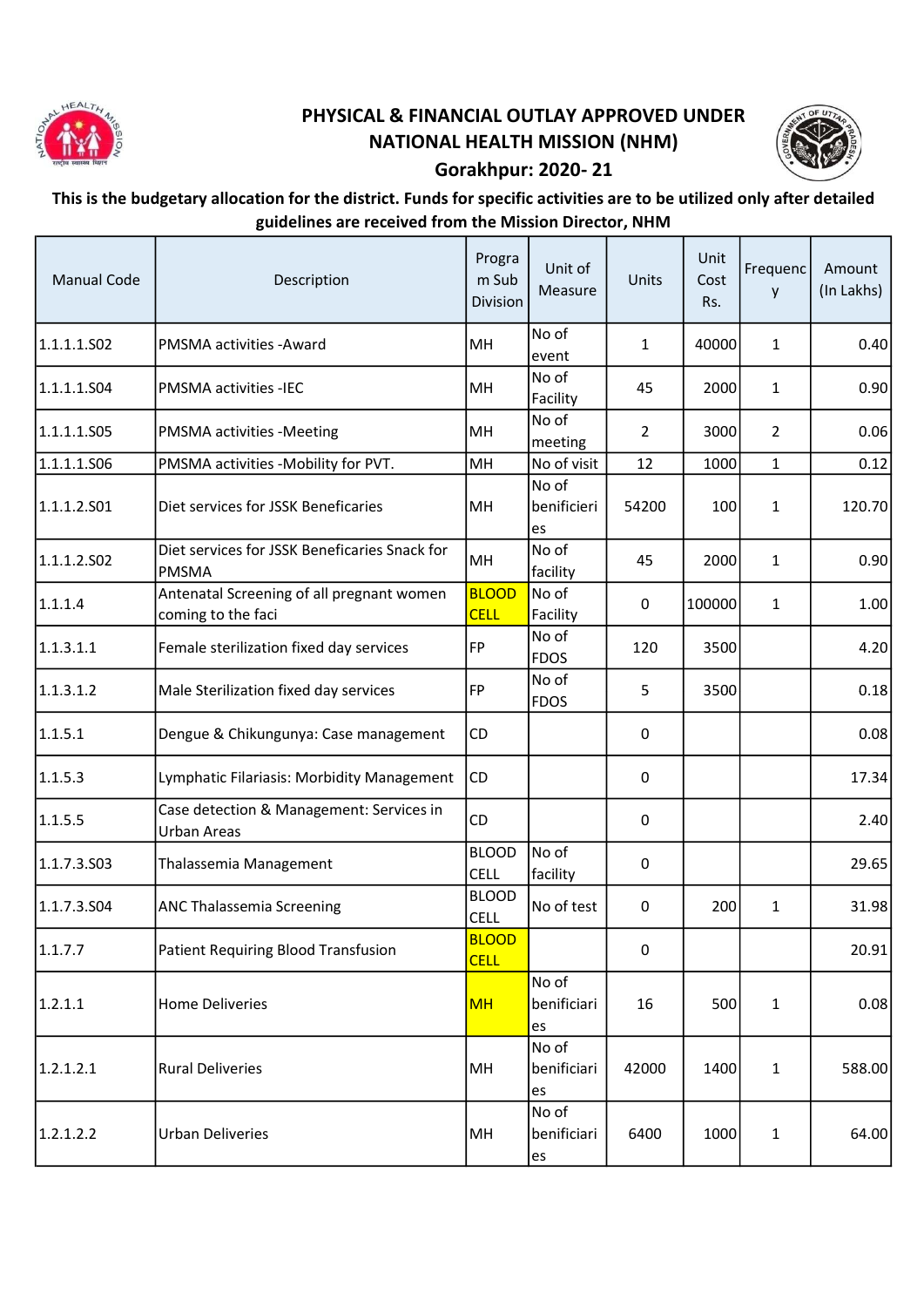| <b>Manual Code</b> | Description                                                                                                  | Progra<br>m Sub<br>Division | Unit of<br>Measure     | Units          | Unit<br>Cost<br>Rs. | Frequenc<br>y | Amount<br>(In Lakhs) |
|--------------------|--------------------------------------------------------------------------------------------------------------|-----------------------------|------------------------|----------------|---------------------|---------------|----------------------|
| 1.2.2.1.1          | Compensation for female sterilization                                                                        | <b>FP</b>                   | No of<br>Cases         | 7660           |                     |               | 223.68               |
| 1.2.2.1.2          | Compensation for male sterilization/NSV                                                                      | FP                          | No of<br>Cases         | 190            |                     |               | 5.13                 |
| 1.2.2.2.2          | PPIUCD services: Compensation to<br>beneficiary                                                              | <b>FP</b>                   | No of<br>Cases         | 3329           | 300                 |               | 9.99                 |
| 1.2.2.2.3          | PAIUCD Services: Compensation to<br>beneficiary                                                              | <b>FP</b>                   | No of<br>Cases         | 106            | 300                 |               | 0.32                 |
| 1.2.3.2            | TB Patient Nutritional Support under Nikshay<br>Poshan Yojana                                                | CD                          |                        | 0              |                     |               | 279.13               |
| 1.3.1.1            | SNCU                                                                                                         | <b>CH</b>                   | No of<br>Facility      | $\overline{2}$ |                     |               | 60.00                |
| 1.3.1.2            | <b>NBSU</b>                                                                                                  | <b>CH</b>                   | No of<br>Facility      | 3              | 5000                | 12            | 1.80                 |
| 1.3.1.4            | <b>NRCs</b>                                                                                                  | <b>CH</b>                   | No of<br>Facility      | 1              |                     |               | 7.80                 |
| 1.3.1.6            | AH/ RKSK Clinics                                                                                             | <b>RKSK</b>                 |                        | $\overline{2}$ |                     |               | 0.32                 |
| 1.3.1.7.502        | Phone and Internet Charges for DEIC<br>Manager                                                               | <b>RBSK</b>                 | no of DEIC<br>managers | 0              | 2000                | 1             | 0.02                 |
| 1.3.1.8            | District NCD Clinic                                                                                          |                             |                        | 0              |                     |               | 1.00                 |
| 1.3.1.9            | CHC NCD Clinic: Mobility, Miscellaneous &                                                                    | <b>NCD</b>                  |                        | 0              |                     |               | 18.00                |
| 1.3.2.4            | Contingencies<br>Consumables for computer including<br>provision for internet access for<br>strengthening RI | <b>RI</b>                   | No.                    | 0              | 1000                | 12            | 0.12                 |
| 1.3.2.6.S01        | <b>IMEP Services- BMW- DH</b>                                                                                | <b>IMEP</b>                 |                        | 605            |                     |               | 79.50                |
| 1.3.2.6.502        | IMEP Services- BMW- CHC/BPHC                                                                                 | <b>IMEP</b>                 |                        | 584            |                     |               | 76.74                |
| 1.3.2.6.503        | IMEP Services- BMW Block Level UPHC &<br><b>District Level UPHC</b>                                          | <b>IMEP</b>                 |                        | 46             |                     |               | 6.04                 |
| 1.3.2.6.504        | IMEP Services - BMW-MCH Wing                                                                                 | <b>IMEP</b>                 |                        | 130            |                     |               | 17.08                |
| 1.3.2.6.506        | IMEP Services- Machnized Cleaning - DH                                                                       | <b>IMEP</b>                 |                        | 0              |                     |               | 186.07               |
| 1.3.2.6.507        | IMEP Services- Machnized Cleaning - MCH<br>Wing (100 Bed)                                                    | <b>IMEP</b>                 |                        | $\mathbf{1}$   |                     |               | 35.53                |
| 1.3.2.6.508        | IMEP Services- Mannual Laundry-DH & MCH<br>Wing (100 Bed)                                                    | <b>IMEP</b>                 |                        | 0              |                     |               | 24.00                |
| 1.3.2.6.509        | IMEP Services- Mechanized Laundry- 50<br>District Level Hospital                                             | <b>IMEP</b>                 |                        | 1              |                     |               | 46.21                |
| 1.3.2.6.510        | IMEP Services- Cleaning - CHC/BPHC                                                                           | <b>IMEP</b>                 |                        | 584            |                     |               | 38.43                |
| 1.3.2.6.511        | <b>IMEP Services-Cleaning - MCH Wing</b>                                                                     | <b>IMEP</b>                 |                        | 30             |                     |               | 1.97                 |
| 1.3.2.6.513        | <b>IMEP Services-Cleaniness - Sub Centers</b>                                                                | <b>IMEP</b>                 |                        | 510            |                     |               | 30.60                |
| 1.3.2.6.S15        | POL for generator-DH                                                                                         | <b>IMEP</b>                 |                        | 0              |                     |               | 6.30                 |
| 1.3.2.6.516        | POL for generator -CHC and BPHC                                                                              | <b>IMEP</b>                 |                        | 0              |                     |               | 34.65                |
| 2.1.3.1            | <b>Blood collection and Transport Vans</b>                                                                   | <b>BLOOD</b><br><b>CELL</b> | No of<br>units         | 0              | 660000              | $\mathbf{1}$  | 6.60                 |
| 2.2.1              | POL for Family Planning/Others                                                                               | <b>FP</b>                   | No of<br><b>FDOS</b>   | 219            | 1000                |               | 2.19                 |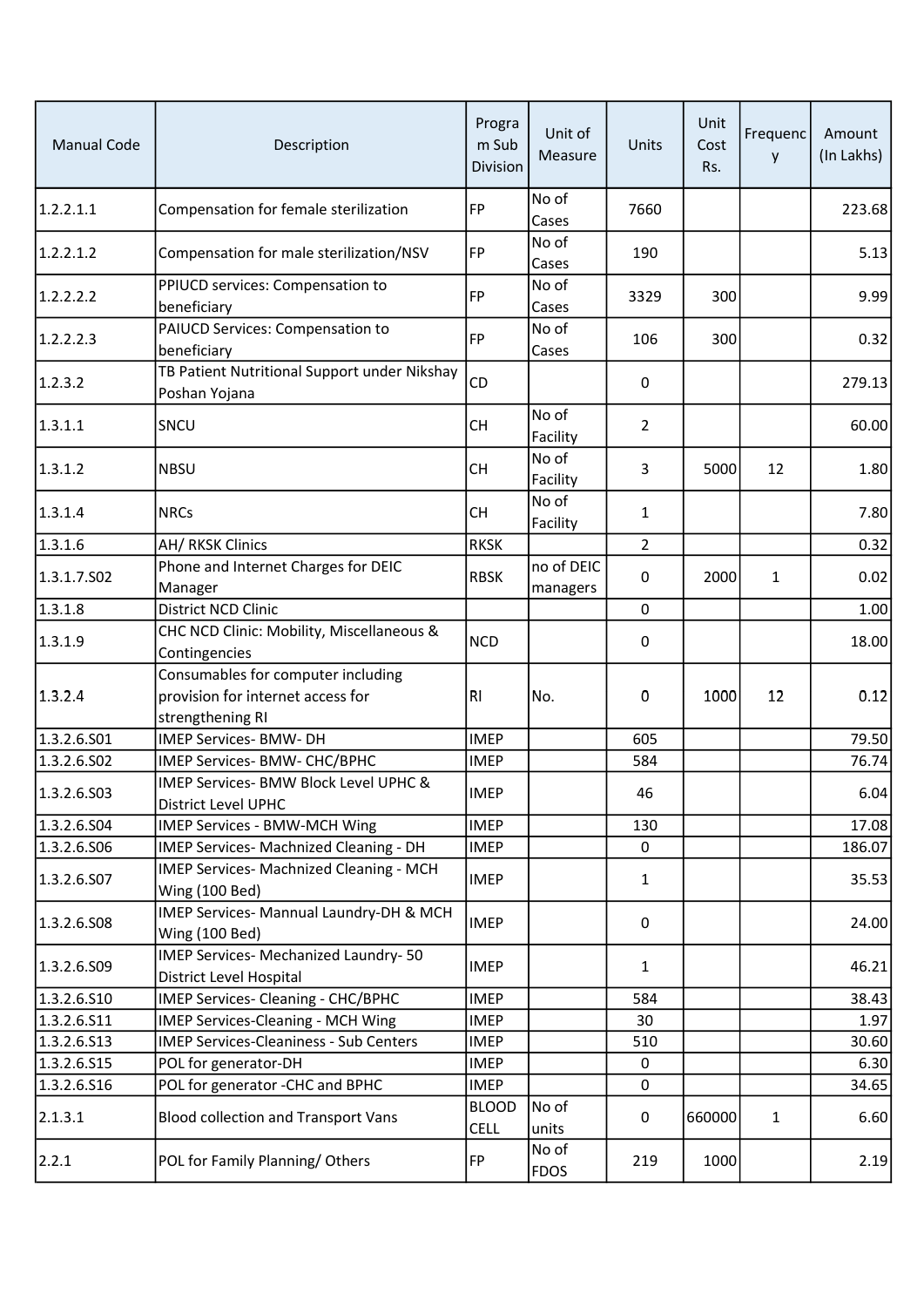| <b>Manual Code</b> | Description                                                                                                                                                                                      | Progra<br>m Sub<br>Division | Unit of<br>Measure                      | Units          | Unit<br>Cost<br>Rs. | Frequenc<br>y | Amount<br>(In Lakhs) |
|--------------------|--------------------------------------------------------------------------------------------------------------------------------------------------------------------------------------------------|-----------------------------|-----------------------------------------|----------------|---------------------|---------------|----------------------|
| 2.2.2              | Mobility & Communication support for AH<br>counsellors & RKSK Coordinators                                                                                                                       | <b>RKSK</b>                 | No of<br>Councelor                      | $\overline{2}$ | 1200                | 12            | 0.29                 |
| 2.2.3              | Mobility support for RBSK Mobile health<br>team                                                                                                                                                  | <b>RBSK</b>                 | No of<br>vehicles                       | 38             | 33000               | 12            | 150.48               |
| 2.2.4              | Support for RBSK: CUG connection per team<br>and rental                                                                                                                                          | <b>RBSK</b>                 | No of<br>teams                          | 38             | 200                 | 12            | 0.91                 |
| 2.2.8              | Pulse Polio operating costs                                                                                                                                                                      | RI                          |                                         | $\mathbf 0$    |                     |               | 1.06                 |
| 2.2.10             | Kala-azar Case search/ Camp Approach:<br>Mobility/POL/supervision                                                                                                                                | CD                          |                                         | $\pmb{0}$      |                     |               | 0.30                 |
| 2.3.1.1.2          | Monthly Village Health and Nutrition Days                                                                                                                                                        | <b>RI</b>                   | no of<br>sessions                       | 6155           | 100                 | 1             | 6.16                 |
| 2.3.1.9            | Focus on slum & underserved areas in urban<br>areas/alternative vaccinator for slums                                                                                                             | <b>RI</b>                   |                                         | 60             |                     |               | 1.26                 |
| 2.3.1.10           | Mobility support for mobile health team/<br>TA/DA to vaccinators                                                                                                                                 | R <sub>l</sub>              | No of<br>mobile<br>immunizat<br>ion Van | 0              | 33000               |               | 5.94                 |
| 2.3.2.3            | DMHP: Targeted interventions at community<br>level Activities & interventions targeted at<br>schools, colleges, workplaces, out of school<br>adolescents, urban slums and suicide<br>prevention. | <b>NCD</b>                  |                                         | 0              |                     |               | 6.00                 |
| 2.3.2.4            | Recurring grant for collection of eye balls by<br>eye banks and eye donation centres                                                                                                             | <b>NCD</b>                  |                                         | $\pmb{0}$      |                     |               | 1.00                 |
| 2.3.2.5            | Tobacco Cessation Centre (TCC): Weekly FGD<br>with the tobacco users                                                                                                                             | NCD                         |                                         | 0              |                     |               | 0.52                 |
| 2.3.3.2            | Screening and free spectacles to school<br>children                                                                                                                                              | <b>NCD</b>                  |                                         | 0              |                     |               | 7.78                 |
| 2.3.3.3            | Screening and free spectacles for near work<br>to Old Person                                                                                                                                     | <b>NCD</b>                  |                                         | 0              |                     |               | 7.78                 |
| 2.3.3.4.1          | Coverage of Public School                                                                                                                                                                        | <b>NCD</b>                  |                                         | 0              |                     |               | 0.67                 |
| 2.3.3.4.2          | Coverage of Pvt. School                                                                                                                                                                          | <b>NCD</b>                  |                                         | $\mathbf 0$    |                     |               | 2.00                 |
| 2.3.3.4.3          | Coverage of Public School in other's school<br>programme                                                                                                                                         | <b>NCD</b>                  |                                         | $\pmb{0}$      |                     |               | 1.33                 |
| 2.3.3.4.4          | Coverage of Pvt. School in other's school<br>programme                                                                                                                                           | <b>NCD</b>                  |                                         | $\mathbf 0$    |                     |               | 1.00                 |
| 2.3.3.4.5          | Sensitization campaign for college students                                                                                                                                                      | <b>NCD</b>                  |                                         | 0              |                     |               | 2.00                 |
| 3.1.1.1.1          | JSY Incentive to ASHA                                                                                                                                                                            | <b>MH</b>                   | No of<br>ASHA                           | 36000          | 600                 | $\mathbf{1}$  | 216.00               |
| 3.1.1.1.2          | ASHA incentive under MAA programme @ Rs<br>100 per ASHA for quarterly mother's meeting                                                                                                           | <b>CH</b>                   | No of<br>meetings                       | 3056           | 100                 |               | 6.11                 |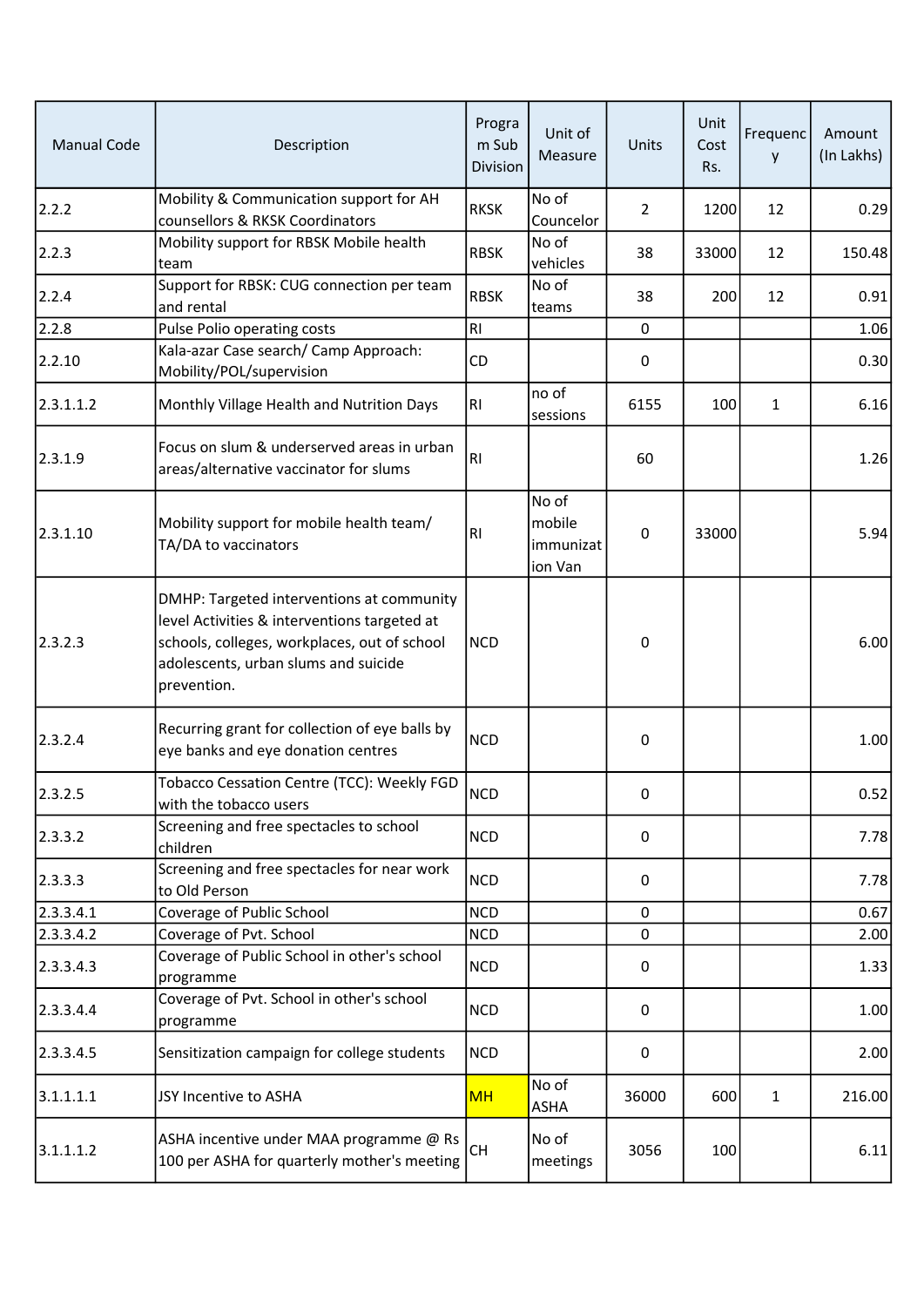| <b>Manual Code</b> | Description                                                                                                       | Progra<br>m Sub<br>Division | Unit of<br>Measure            | Units | Unit<br>Cost<br>Rs. | Frequenc<br>y | Amount<br>(In Lakhs) |
|--------------------|-------------------------------------------------------------------------------------------------------------------|-----------------------------|-------------------------------|-------|---------------------|---------------|----------------------|
| 3.1.1.1.3.501      | Incentive for Home Based Newborn Care<br>programme Rural                                                          | <b>CH</b>                   | No of<br>newborn              | 78515 | 250                 | $\mathbf{1}$  | 196.29               |
| 3.1.1.1.5          | Incentive for referral of SAM cases to NRC<br>and for follow up of discharge SAM children<br>from NRCs            | <b>CH</b>                   | No of<br>Child                | 860   | 150                 | $\mathbf{1}$  | 0.26                 |
| 3.1.1.1.6          | Incentive for National Deworming Day for<br>mobilising out of school children                                     | <b>RKSK</b>                 | No of<br><b>ASHA</b>          | 4039  | 100                 | $\mathbf{1}$  | 4.04                 |
| 3.1.1.1.7          | Incentive for IDCF for prophylactic<br>distribution of ORS to family with under-five<br>children.                 | <b>CH</b>                   | No of<br><b>ASHA</b>          | 3056  | 100                 | $\mathbf{1}$  | 3.06                 |
| 3.1.1.1.9          | National Iron Plus Incentive for mobilizing<br>children and/or ensuring compliance and<br>reporting (6-59 months) | <b>CH</b>                   | No of<br><b>ASHA</b>          | 2810  | 50                  | $\mathbf{1}$  | 8.43                 |
| 3.1.1.1.11         | ASHA Incentive under Immunzation                                                                                  | RI                          | no of<br>children             | 90245 | 225                 | $\mathbf{1}$  | 203.05               |
| 3.1.1.1.12         | Incentive to ASHA for Quaterly Visit Under<br>HBYC program                                                        | <b>CH</b>                   | No of<br>Child $/5$<br>visits | 38952 | 250                 | $\mathbf{1}$  | 97.38                |
| 3.1.1.1.13.503     | ASHA incentive for HRP identification and<br>follow up                                                            | MH                          | No of<br><b>ASHA</b>          | 2000  | 300                 | $\mathbf{1}$  | 6.00                 |
| 3.1.1.2.4          | ASHA PPIUCD incentive for accompanying the<br>client for PPIUCD insertion                                         | FP                          |                               | 3329  | 150                 |               | 4.99                 |
| 3.1.1.2.5          | ASHA PAIUCD incentive for accompanying the $\frac{1}{5}$<br>client for PAIUCD insertion                           |                             |                               | 86    | 150                 |               | 0.13                 |
| 3.1.1.2.6.S01      | ASHA incentive under ESB scheme for<br>promoting spacing of births between 02<br>children                         | FP                          | No of<br>Clints               | 1751  | 500                 |               | 8.76                 |
| 3.1.1.2.6.502      | ASHA incentive under ESB scheme for<br>promoting spacing of 02 years after marriage                               | FP                          | No of<br>Clints               | 1751  | 500                 |               | 8.76                 |
| 3.1.1.2.7          | ASHA incentive under ESB scheme for<br>promoting Adoption of Limiting Method upto  FP<br>Two Children             |                             | No of<br>Clints               | 1216  | 1000                |               | 12.16                |
| 3.1.1.2.9.502      | Reimbursement of travel expenses for<br>accompanying a women to facility for medical FP<br>abortion               |                             | No of<br>Cases                | 200   | 225                 |               | 0.45                 |
| 3.1.1.2.9.503      | Reimbursement of travel expenses for<br>accompanying a women to facility for surgical FP<br>abortion (MVA/EVA)    |                             | No of<br>Cases                | 240   | 150                 |               | 0.36                 |
| 3.1.1.4.2          | ASHA Incentive for Dengue and Chikungunya                                                                         |                             |                               | 0     |                     |               | 37.39                |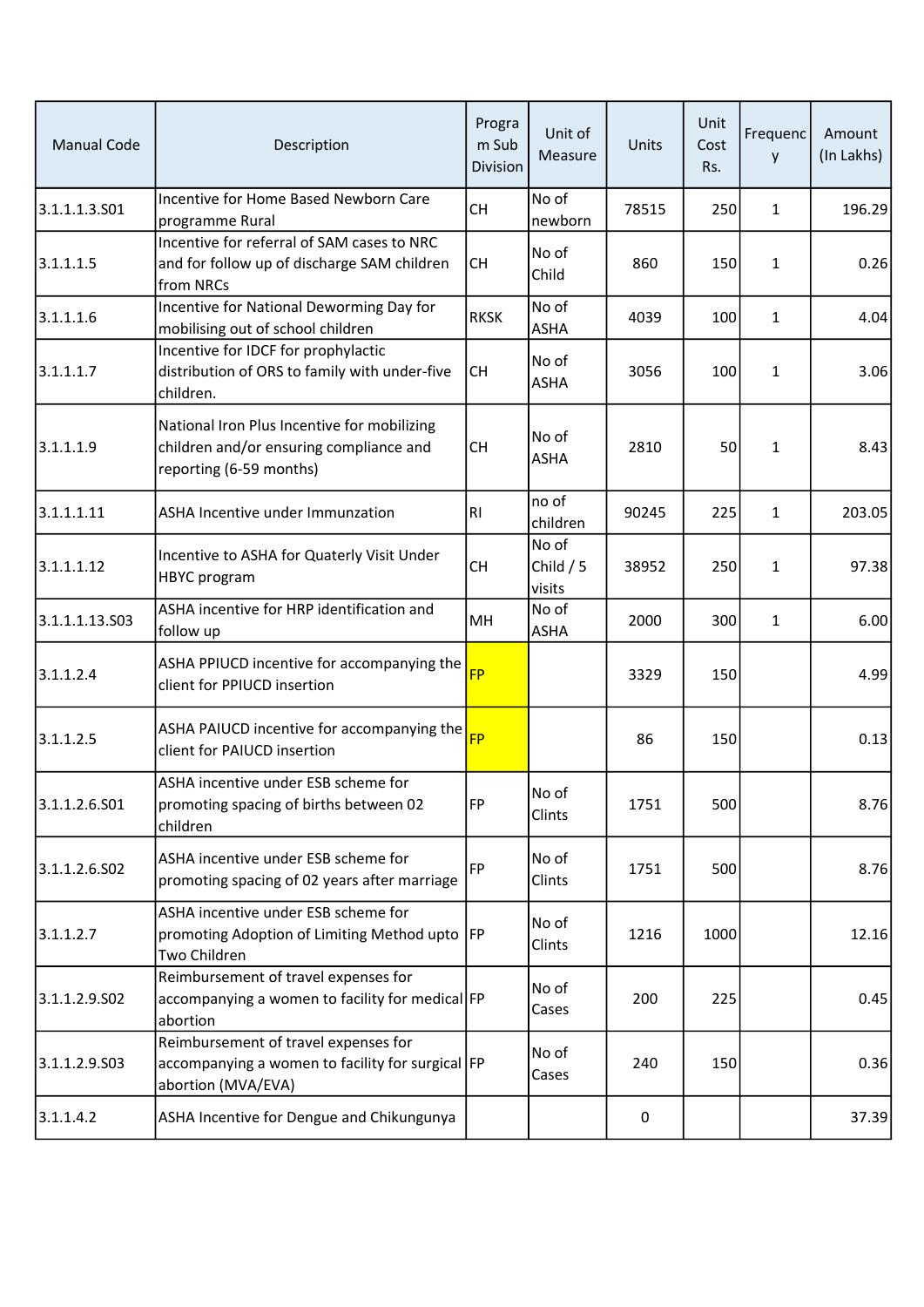| <b>Manual Code</b> | Description                                                                                    | Progra<br>m Sub<br>Division | Unit of<br>Measure    | Units       | Unit<br>Cost<br>Rs. | Frequenc<br>у | Amount<br>(In Lakhs) |
|--------------------|------------------------------------------------------------------------------------------------|-----------------------------|-----------------------|-------------|---------------------|---------------|----------------------|
| 3.1.1.4.4          | ASHA incentive for referral of AES/JE cases to<br>the nearest CHC/DH/Medical College           |                             |                       | 0           |                     |               | 1.00                 |
| 3.1.1.4.5          | Honorarium for Drug Distribution including<br>ASHAs and supervisors involved in MDA            |                             |                       | 0           |                     |               | 64.59                |
| 3.1.1.4.8.1        | ASHA incentive for detection of leprosy                                                        |                             |                       | 337         |                     |               | 0.84                 |
| 3.1.1.4.8.2        | ASHA Incentive for PB (Treatment<br>completion)                                                |                             |                       | 202         |                     |               | 0.81                 |
| 3.1.1.4.8.3        | <b>ASHA</b> Incentive for MB (Treatment<br>completion)                                         |                             |                       | 135         |                     |               | 0.81                 |
| 3.1.1.4.9          | ASHA Involvement under NLEP - Sensitisation                                                    |                             |                       | 500         |                     |               | 0.50                 |
| 3.1.1.5.1          | <b>ASHA Incentive under NIDDCP</b>                                                             |                             |                       | $\Omega$    |                     |               | 11.22                |
| 3.1.1.5.2.501      | ASHA Incentive for Filling of CBAC forms<br>under PBS                                          | <b>NCD</b>                  |                       | 0           |                     |               | 41.08                |
| 3.1.1.5.2.502      | ASHA Incentive for Mobilising, Screening and<br>Follow UP Under PBS                            | <b>NCD</b>                  |                       | 0           |                     |               | 41.08                |
| 3.1.1.6.1          | ASHA incentives for routine activities                                                         | <b>CP</b>                   |                       | 3739        |                     |               | 897.36               |
| 3.1.1.6.3.504      | Incentive to ASHA Facilitator                                                                  | CP                          |                       | 181         |                     |               | 9.77                 |
| 3.1.1.6.3.S05      | Incentive to ASHA for Health Promotion Day                                                     | <b>CP</b>                   |                       | 3739        |                     |               | 89.74                |
| 3.1.1.6.3.506      | Incentive to ASHA under PMMVY                                                                  | CP                          |                       | 22434       |                     |               | 22.43                |
| 3.1.1.6.3.S07      | Incentive to ASHA Facilitator for CBAC, HRP<br>and SAM Tracking                                | <b>CP</b>                   |                       | 181         |                     |               | 27.15                |
| 3.1.2.8.502        | Training under HBYC TOT at District Level &<br><b>Block Level Training</b>                     | CH                          | No of<br><b>Batch</b> | 42          |                     |               | 31.35                |
| 3.1.3.1            | Supervision costs by ASHA facilitators(12<br>months)                                           | CP                          |                       | 181         |                     |               | 130.32               |
| 3.1.3.2            | Support provisions to ASHA (Uniform)                                                           | <b>CP</b>                   |                       | 3920        |                     |               | 23.52                |
| 3.1.3.3            | Awards to ASHA's/Link workers                                                                  | <b>CP</b>                   |                       | 0           |                     |               | 12.75                |
| 3.1.3.4            | Mobilization of children through ASHA or<br>other mobilizers                                   | <b>RI</b>                   | No of<br>session      | 49238       | 150                 | $\mathbf{1}$  | 73.86                |
| 3.1.3.5.501        | Incentive for other link workers for<br>Prepration of Due List of Childrens to be<br>immunized | R1                          | No of<br>session      | 5622        | 100                 | $\mathbf 1$   | 5.62                 |
| 3.2.3.1.1          | Treatment Supporter Honorarium (Rs 1000)                                                       |                             |                       | 0           |                     |               | 55.83                |
| 3.2.3.1.2          | Treatment Supporter Honorarium (Rs 5000)                                                       |                             |                       | 0           |                     |               | 8.49                 |
| 3.2.3.1.3          | Incentive for informant (Rs 500)                                                               |                             |                       | $\mathbf 0$ |                     |               | 6.28                 |
| 3.2.3.4.S01        | Incentive for community<br>volunteers/supervisors /LT etc undertaking<br><b>ACF</b>            |                             |                       | 0           |                     |               | 66.37                |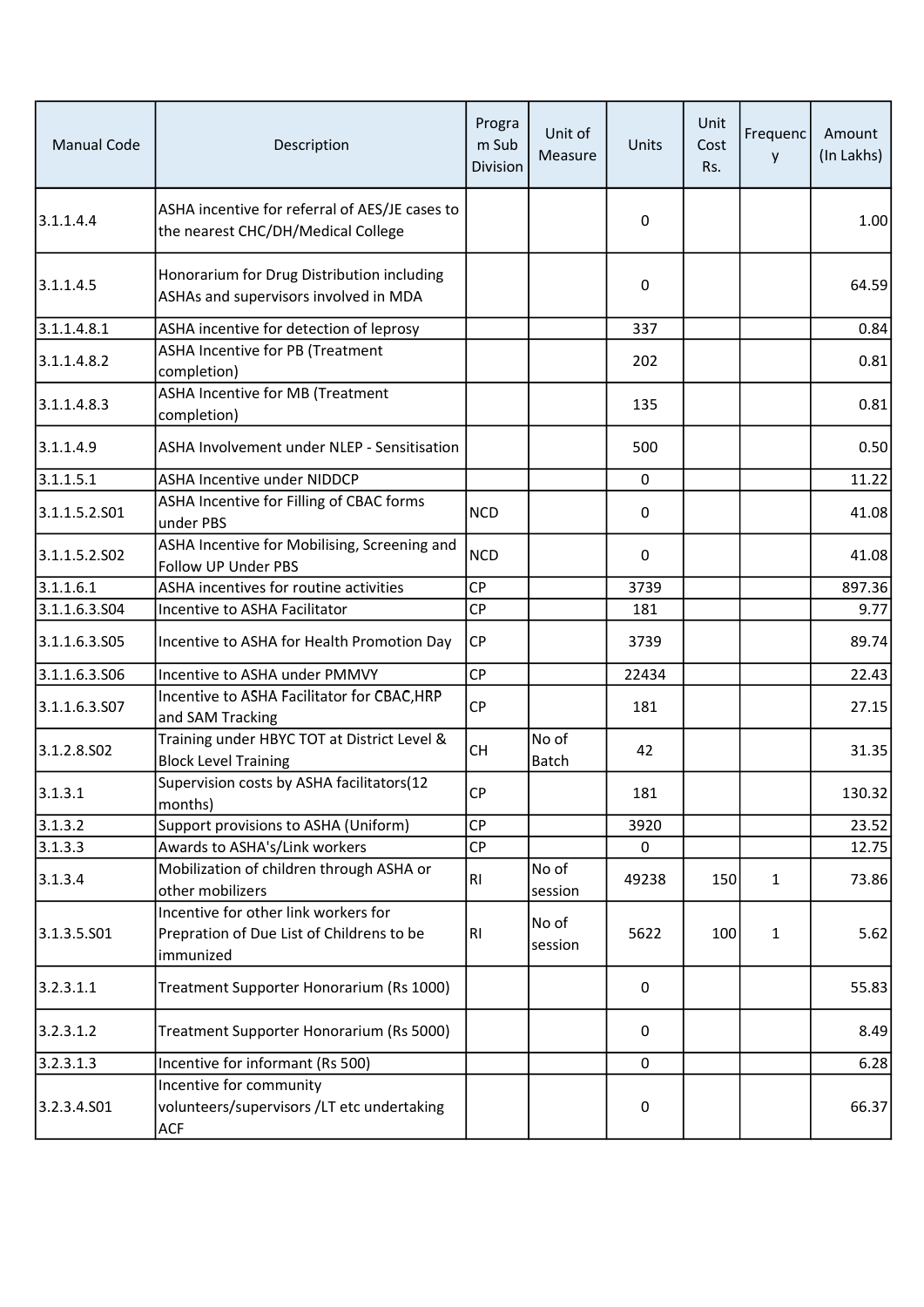| <b>Manual Code</b> | Description                                                                                                                 | Progra<br>m Sub<br>Division | Unit of<br>Measure                | Units          | Unit<br>Cost<br>Rs. | Frequenc<br>y | Amount<br>(In Lakhs) |
|--------------------|-----------------------------------------------------------------------------------------------------------------------------|-----------------------------|-----------------------------------|----------------|---------------------|---------------|----------------------|
| 3.2.5.2.1          | Dengue & Chikungunya: Vector Control,<br>environmental management & fogging<br>machine                                      |                             |                                   | 0              |                     |               | 11.63                |
| 3.2.5.2.3          | Kala-azar: Operational cost for spray<br>including spray wages                                                              |                             |                                   | 0              |                     |               | 0.15                 |
| 3.2.5.2.4          | Kala-azar: Training for spraying                                                                                            |                             |                                   | 0              |                     |               | 0.10                 |
| 3.3.3.2            | Training of PRI's representatives/ Police<br>personnel/ Teachers/ Transport personnel/<br>NGO personnel/ other stakeholders |                             |                                   | 0              |                     |               | 0.30                 |
| 3.3.4.S01          | <b>AAA Platform</b>                                                                                                         |                             |                                   | 7771           |                     |               | 34.97                |
| 4.1.1              | <b>District Hospitals</b>                                                                                                   | <b>CP</b>                   |                                   | 3              |                     |               | 15.00                |
| $\sqrt{4.1.3}$     | <b>Community Health Centers</b>                                                                                             | <b>CP</b>                   |                                   | 27             |                     |               | 67.50                |
| 4.1.4              | <b>Primary Health Centers</b>                                                                                               | <b>CP</b>                   |                                   | 58             |                     |               | 50.75                |
| 4.1.5              | Sub Centers                                                                                                                 | <b>CP</b>                   |                                   | 529            |                     |               | 63.48                |
| 4.1.6              | Village Health Sanitation & Nutrition<br>Committee                                                                          | <b>CP</b>                   |                                   | 1938           |                     |               | 116.28               |
| 4.1.7.501          | H&WC Additional Untied Grant-SC                                                                                             | <b>CP</b>                   |                                   | $\pmb{0}$      |                     |               | 44.10                |
| 4.1.7.502          | H&WC Additional Untied Grant-PHC                                                                                            | <b>CP</b>                   |                                   | $\mathbf 0$    |                     |               | 21.50                |
| 5.1.1.2.8          | Infrastructure strengthening of SC to H&WC                                                                                  | <b>CP</b>                   |                                   | 0              |                     |               | 994.00               |
| 5.1.1.2.9          | Infrastructure strengthening of PHC to H&WC                                                                                 |                             |                                   | 0              |                     |               | 10.96                |
| 5.3.3              | Blood bank/ Blood storage/ Day care centre<br>for hemoglobinopathies                                                        | <b>BLOOD</b><br><b>CELL</b> |                                   | 0              |                     |               | 9.00                 |
| 5.3.9              | Safety Pits                                                                                                                 | R <sub>l</sub>              | No.                               | 23             | 6000                | $\mathbf{1}$  | 1.38                 |
| 5.3.13             | ICU Establishment in Endemic District                                                                                       | CD                          |                                   | $\pmb{0}$      |                     |               | 7.14                 |
| 5.3.14             | Civil Works under RNTCP                                                                                                     | CD                          |                                   | 0              |                     |               | 12.30                |
| 6.1.1.1.1          | MVA / EVA for Safe Abortion services                                                                                        |                             | No of<br>FP/ CAC MVA/ EVA<br>kits | 100            | 3000                |               | 3.00                 |
| 6.1.1.2.3 SO1      | Procurement Of Equipment for Skill Lab<br><b>Under SAANS at District Level</b>                                              | <b>CH</b>                   | No of<br>Equipmen<br>t            | $\mathbf{1}$   |                     |               | 2.50                 |
| 6.1.1.2.3.502      | Procurement Of Hand held Pulse Oximeter<br>and nebulizer under SAANS at District Level                                      | <b>CH</b>                   | No of<br>Equipmen<br>t            | 84             |                     |               | 7.56                 |
| 6.1.1.2.4.S05      | Procurement of Phototherepy for NBSU                                                                                        | <b>CH</b>                   | No of<br>Equipmen<br>t            | 1              | 65000               | $\mathbf{1}$  | 1.30                 |
| 6.1.1.2.4.506      | Procurement of Radiant Warmer for NBSU                                                                                      | <b>CH</b>                   | No of<br>Equipmen                 | $\mathbf{1}$   | 60000               | $\mathbf{1}$  | 2.40                 |
| 6.1.1.3.1          | NSV kits                                                                                                                    | FP                          |                                   | $\overline{2}$ | 1000                |               | 0.02                 |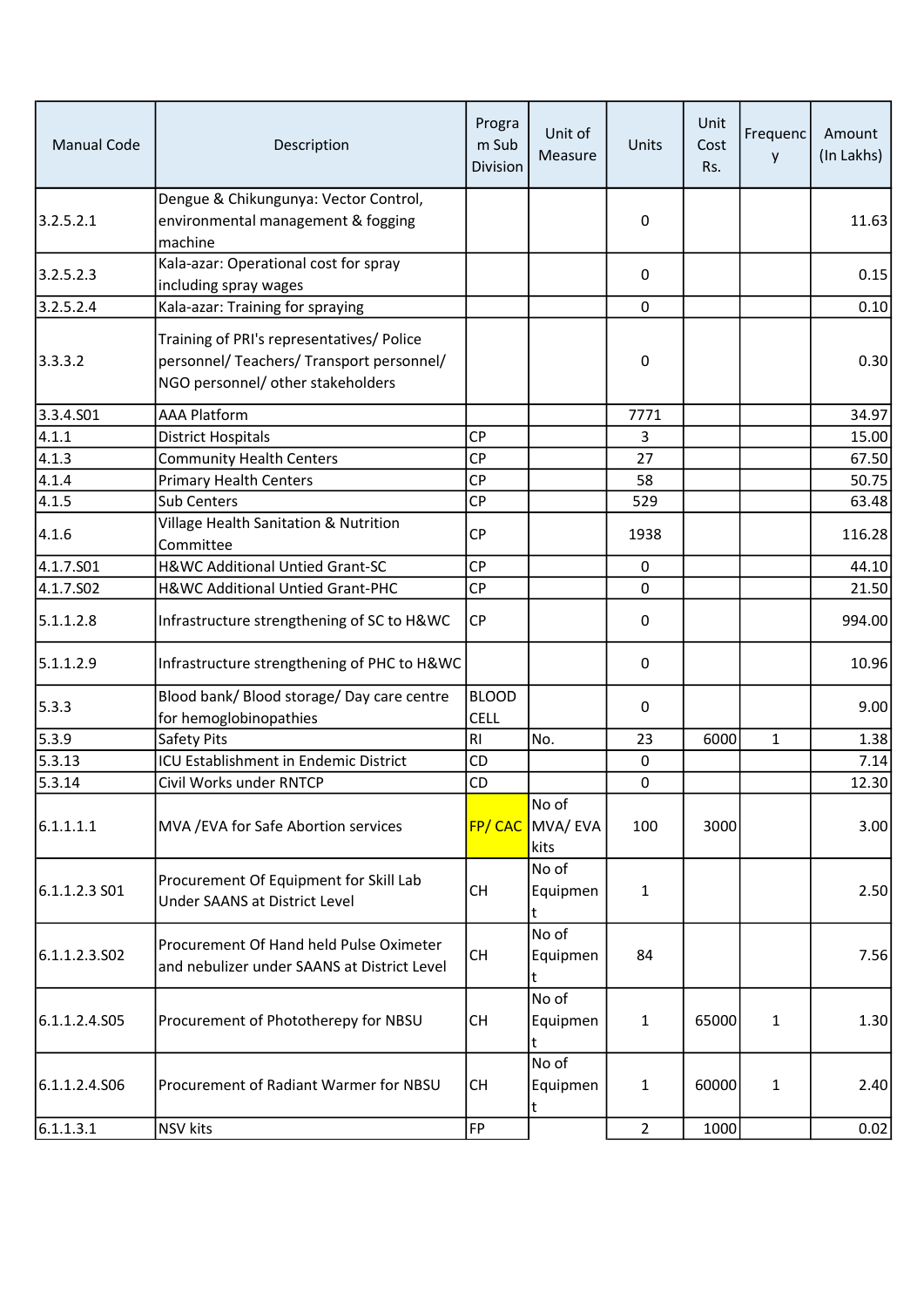| <b>Manual Code</b> | Description                                                                | Progra<br>m Sub<br>Division | Unit of<br>Measure         | Units          | Unit<br>Cost<br>Rs. | Frequenc<br>y | Amount<br>(In Lakhs) |
|--------------------|----------------------------------------------------------------------------|-----------------------------|----------------------------|----------------|---------------------|---------------|----------------------|
| 6.1.1.3.3          | Minilap kits                                                               | <b>FP</b>                   | No of<br>Minilap<br>kits   | $\overline{2}$ | 3000                |               | 0.06                 |
| 6.1.1.3.5          | PPIUCD forceps                                                             | <b>FP</b>                   | No of<br>Kallys<br>forceps | 15             | 1000                |               | 0.15                 |
| 6.1.1.5.1          | Equipment for Mobile health teams                                          | <b>RBSK</b>                 | No of<br>teams             | 38             | 5000                | 1             | 1.90                 |
| 6.1.1.17.1         | Equipments                                                                 |                             |                            | 0              |                     |               | 0.05                 |
| 6.1.1.18.1         | Procurement of Equipment                                                   |                             |                            | 0              |                     |               | 15.50                |
| 6.1.1.19.3         | Grant-in-aid for Vision Centre (PHC) (Govt.)                               |                             |                            | 0              |                     |               | 1.00                 |
| 6.1.1.21.1         | Recurring GIA: Machinery & Equipment for<br>DH                             |                             |                            | 0              |                     |               | 1.50                 |
| 6.1.1.21.4         | Non-recurring GIA: Machinery & Equipment<br>for CHC                        |                             |                            | 0              |                     |               | 2.50                 |
| 6.1.1.23.4         | Non-recurring: Equipment at CHC NCD clinic                                 |                             |                            | 0              |                     |               | 104.00               |
| 6.1.2.3.1          | <b>MCR</b>                                                                 |                             |                            | 160            |                     |               | 0.64                 |
| 6.1.2.3.2          | Aids/Appliance                                                             |                             |                            | $\mathbf 0$    |                     |               | 0.17                 |
| 6.1.2.5.1          | Tablets; software for H&WC and ANM/ MPW                                    | ICP                         |                            | 0              |                     |               | 4.55                 |
| 6.1.2.6.1          | Procurement for Universal Screening of NCDs                                |                             |                            | 0              |                     |               | 109.92               |
| 6.1.3.1.3          | <b>Equipment Maintenance</b>                                               |                             |                            | 0              |                     |               | 5.18                 |
| 6.2.1.2            | Drugs for Safe Abortion (MMA)                                              | FP/CAC                      | No of<br><b>Tablets</b>    | 600            |                     |               | 0.08                 |
| 6.2.1.7.5.S01      | Drugs & Consumables Normal Delivery L1<br>Facility                         | MH                          | No of<br>benificieri<br>es | 6300           | 100                 |               | 1.26                 |
| 6.2.1.7.5.502      | Drugs & Consumables Normal Delivery L2<br>Facility                         | MH                          | No of<br>benificieri<br>es | 31300          | 200                 | 1             | 12.52                |
| 6.2.1.7.5.503      | Drugs & Consumables Normal Delivery L3<br>Facility                         | MH                          | No of<br>benificieri<br>es | 14600          | 300                 | 1             | 11.68                |
| 6.2.1.7.5.504      | Drugs & Consumables Caesarean Delivery L3<br>Facility                      | MH                          | No of<br>benificieri<br>es | 1900           | 1800                | 1             | 6.84                 |
| 6.2.1.7.5.S05      | Drugs & Consumables Normal Delivery L3<br><b>Medical College</b>           | MH                          | No of<br>benificieri<br>es | 4200           | 2600                | $\mathbf{1}$  | 109.20               |
| 6.2.1.7.5.506      | Drugs & Consumables Caesarean Delivery L3<br>Medical Collage (Simple LSCS) | MH                          | No of<br>benificieri<br>es | 2100           | 10000               | $\mathbf{1}$  | 210.00               |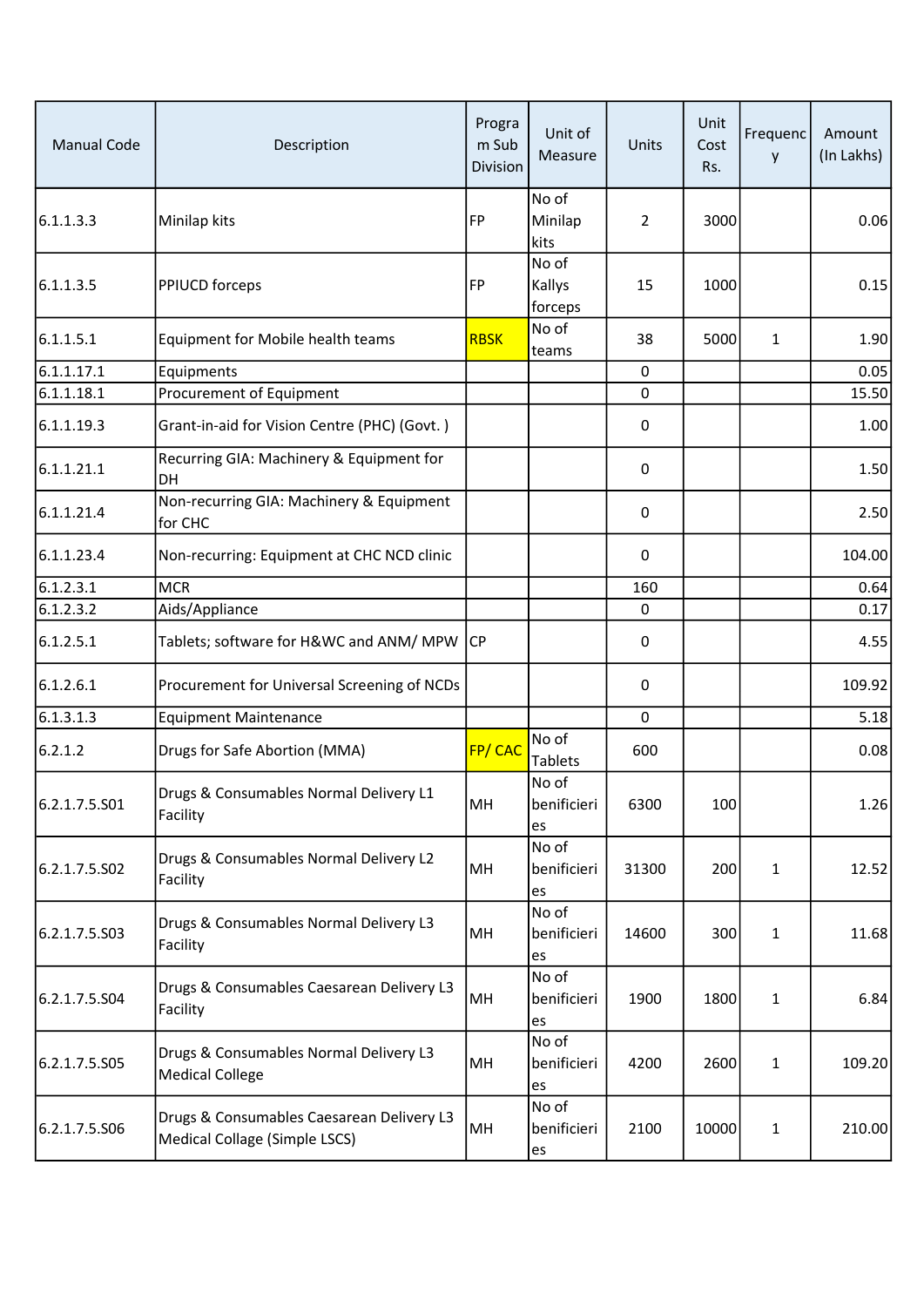| <b>Manual Code</b> | Description                                                                                 | Progra<br>m Sub<br>Division | Unit of<br>Measure         | Units     | Unit<br>Cost<br>Rs. | Frequenc<br>y | Amount<br>(In Lakhs) |
|--------------------|---------------------------------------------------------------------------------------------|-----------------------------|----------------------------|-----------|---------------------|---------------|----------------------|
| 6.2.1.7.5.S07      | Drugs & Consumables Caesarean Delivery L3<br>Medical Collage (Compicated LSCS)              | MH                          | No of<br>benificieri<br>es | 100       | 20000               | 1             | 20.00                |
| 6.2.1.7.5.508      | Drugs & Consumables Safe Dilivery Kit for HIV<br>infected Pregnant Women                    | MH                          | No of<br>benificieri<br>es | 150       | 1500                | 1             | 2.25                 |
| 6.2.2.9            | AEFI kit under RI Program                                                                   | RI                          | No.                        | 110       | 200                 | $\mathbf{1}$  | 0.22                 |
| 6.2.5.1            | Medicine for Mobile health team                                                             | <b>RBSK</b>                 | No of<br>teams             | 38        | 5000                | $\mathbf{1}$  | 1.90                 |
| 6.2.6.4            | Replenishment of ASHA HBNC kits                                                             | CP                          |                            | 3206      |                     |               | 4.81                 |
| 6.2.8.1            | Red/Black plastic bags et                                                                   | RI                          | No of<br>session           | 61548     | 10                  | 1             | 6.15                 |
| 6.2.8.2            | Bleach/Hypochlorite solution/ Twin bucket<br>and hub cutter                                 | R <sub>l</sub>              |                            | 43        |                     |               | 0.65                 |
| 6.2.9.1            | AYUSH drugs for DH / CHC / PHC                                                              | <b>AYUSH</b>                |                            | 53        |                     |               | 26.50                |
| 6.2.10.1           | <b>Consumables for NOHP</b>                                                                 |                             |                            | 0         |                     |               | 5.00                 |
| 6.2.12.1           | Chloroquine phosphate tablets                                                               |                             |                            | 0         |                     |               | 0.15                 |
| 6.2.12.2           | Primaquine tablets 2.5 mg                                                                   |                             |                            | 0         |                     |               | 0.08                 |
| 6.2.12.3           | Primaquine tablets 7.5 mg                                                                   |                             |                            | 0         |                     |               | 0.15                 |
| 6.2.13.1           | Supportive drugs, lab. Reagents                                                             |                             |                            | 0         |                     |               | 0.68                 |
| 6.2.14.1           | Laboratory Materials                                                                        |                             |                            | 0         |                     |               | 37.38                |
| 6.2.14.2           | Procurement of Drugs                                                                        |                             |                            | 0         |                     |               | 16.73                |
| 6.2.15.1           | Assistance for consumables/drugs/medicines<br>to the Govt./District Hospital for Cat sx etc | <b>NCD</b>                  |                            | 0         |                     |               | 28.81                |
| 6.2.18.1           | Procurement of medicine & consumables for<br><b>TCC under NTCP</b>                          |                             |                            | $\pmb{0}$ |                     |               | 2.00                 |
| 6.2.19.1           | Drugs & supplies for District NCD Clinic                                                    |                             |                            | 0         |                     |               | 12.00                |
| 6.2.19.2           | Drugs & supplies for District CCU/ICU<br>&Cancer Care                                       | <b>NCD</b>                  |                            | 0         |                     |               | 26.00                |
| 6.2.19.3           | Drugs & supplies for CHC NCD Clinic                                                         |                             |                            | 0         |                     |               | 36.00                |
| 6.2.19.4           | Drugs & supplies for PHC level                                                              |                             |                            | 0         |                     |               | 19.25                |
| 6.2.19.5           | Drugs & supplies for Sub-Centre level                                                       |                             |                            | 0         |                     |               | 56.00                |
| 6.2.19.6           | Drugs & supplies for Universal Screening of<br><b>NCDs</b>                                  |                             |                            | 0         |                     |               | 82.60                |
| 6.2.22.1           | Cost of Lab recurring expences for H & WC                                                   | <b>CP</b>                   |                            | 0         |                     |               | 57.00                |
| 6.2.22.2           | Lab strengthening of SHC - HWC -                                                            | CP                          |                            | 0         |                     |               | 4.00                 |
| 6.4.3.501          | Free Diagnostics for Pregnant women under<br>JSSK - USG on PPP for PMSMA                    | MH                          | No of USG                  | 1100      | 300                 | $\mathbf{1}$  | 3.30                 |
| 6.4.3.502          | Free Diagnostics for Pregnant women under<br>JSSK- AVD for for HIV & Syphilis at VHNDs      | MH                          | No of AVD                  | 517       | 25                  | $\mathbf 1$   | 13.44                |
| 6.4.3.503          | Free Diagnostics for Pregnant women under<br><b>JSSK-MH</b>                                 | <b>MH</b>                   | No of<br>benificieri<br>es | 124500    | 200                 | 1             | 39.84                |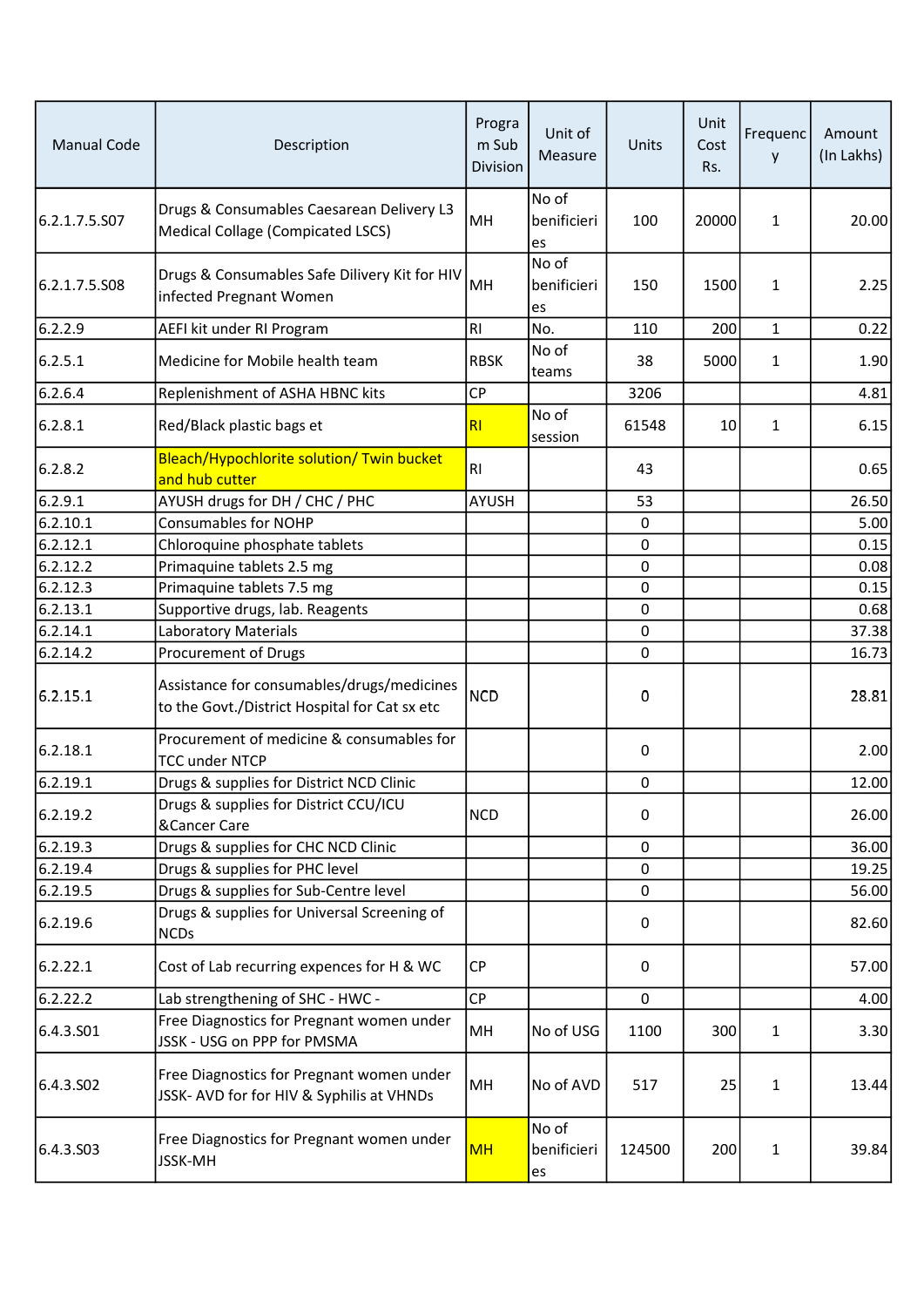| <b>Manual Code</b> | Description                                                                           | Progra<br>m Sub<br><b>Division</b> | Unit of<br>Measure  | Units          | Unit<br>Cost<br>Rs. | Frequenc<br>у | Amount<br>(In Lakhs) |
|--------------------|---------------------------------------------------------------------------------------|------------------------------------|---------------------|----------------|---------------------|---------------|----------------------|
| 6.4.4              | Free Diagnostics for Sick infants under JSSK                                          | <b>CH</b>                          | No of<br>units      | $\overline{2}$ |                     |               | 11.20                |
| 6.5.1              | <b>Procurement of Vehicles</b>                                                        |                                    |                     | 0              |                     |               | 19.50                |
| 7.5.2              | Any Other                                                                             |                                    |                     | 0              |                     |               | 11.17                |
| 8.1.1.1            | <b>ANMs</b>                                                                           | MH                                 |                     | 436            |                     |               | 798.39               |
| 8.1.1.2.501        | Staff Nurses-100 Beded MCH Wing                                                       | MH                                 |                     | 31             |                     |               | 74.63                |
| 8.1.1.2.503        | Staff Nurses-CD-NVBDCP-AES/JE                                                         | CD                                 |                     | $\mathbf 0$    |                     |               | 317.65               |
| 8.1.1.2.504        | <b>Staff Nurses-DH Strengthening</b>                                                  | <b>HS</b>                          |                     | 0              |                     |               | 65.00                |
| 8.1.1.2.505        | <b>Staff Nurses-MH</b>                                                                | MH                                 |                     | 97             |                     |               | 309.81               |
| 8.1.1.2.511        | Staff Nurse - HWC                                                                     | CP                                 |                     | $\mathbf 0$    |                     |               | 58.43                |
| 8.1.1.5.501        | Laboratory Technicians - 100 Beded MCH<br>Wing                                        | MH                                 |                     | 6              |                     |               | 12.38                |
| 8.1.1.5.S02        | Laboratory Technicians -HR                                                            |                                    |                     | $\overline{2}$ |                     |               | 5.10                 |
| 8.1.1.5.504        | Laboratory Technicians - RNTCP                                                        |                                    |                     | 0              |                     |               | 20.42                |
| 8.1.1.6.S05        | OT Technician                                                                         | <b>MH</b>                          |                     | 5              |                     |               | 12.60                |
| 8.1.1.6.506        | OT Technician-MCH Wing                                                                | <b>MH</b>                          |                     | $\overline{2}$ |                     |               | 3.95                 |
| 8.1.1.8.502        | Pharmacist-DH Strengthening                                                           | <b>HS</b>                          |                     | 0              |                     |               | 1.62                 |
| 8.1.1.10.S02       | Physiotherapist/ Occupational Therapist-CD-<br><b>NLEP</b>                            | CD                                 |                     | 0              |                     |               | 5.05                 |
| 8.1.1.12           | Others (Para Medical Worker)-NLEP                                                     | <b>CD</b>                          |                     | 0              |                     |               | 26.85                |
| 8.1.2.1.S01        | Obstetricians and Gynaecologists -100 Beded<br><b>MCH Wing</b>                        | MH                                 |                     | 3              |                     |               | 45.36                |
| 8.1.2.1.504        | Obstetricians and Gynaecologists -MH                                                  | MH                                 |                     | 10             |                     |               | 122.40               |
| 8.1.2.2.501        | Paediatricians- 100 Beded MCH Wing                                                    | MH                                 |                     | 3              |                     |               | 29.52                |
| 8.1.2.2.503        | Paediatricians-CD-NVBDCP- AES/JE                                                      | <b>CD</b>                          |                     | 0              |                     |               | 127.68               |
| 8.1.2.3.502        | Anaesthetists - 100 Beded MCH Wing                                                    | MH                                 |                     | 3              |                     |               | 29.52                |
| 8.1.2.3.504        | Anaesthetists - DH Strengthening                                                      | HS                                 |                     | 0              |                     |               | 36.00                |
| 8.1.2.3.505        | Anaesthetists - MH                                                                    | MH                                 |                     | 4              |                     |               | 36.00                |
| 8.1.2.5.501        | Radiologists- 100 Beded MCH Wing                                                      | MH                                 |                     | 1              |                     |               | 16.38                |
| 8.1.2.6.S01        | Pathologists/ Haemotologists- 100 Beded<br><b>MCH Wing</b>                            | MH                                 |                     | 1              |                     |               | 15.12                |
| 8.1.3.1.504        | Physician/Consultant Medicine-UPHSSP                                                  | <b>HS</b>                          |                     | $\mathbf 0$    |                     |               | 27.44                |
| 8.1.3.4.502        | <b>ENT-UPHSSP</b>                                                                     | <b>HS</b>                          |                     | $\mathbf 0$    |                     |               | 22.68                |
| 8.1.3.5.501        | Ophthalmologists-NCD-NPCB                                                             | <b>NCD</b>                         |                     | 0              |                     |               | 5.94                 |
| 8.1.3.10.501       | FRU Operationalization for Gynae &<br>anesthetist specialist on call from govt sector | MH                                 | No of C-<br>section | 10             | 3000                | $\mathbf{1}$  | 0.30                 |
| 8.1.3.10.S02       | FRU Operationalization Gynecologists<br>specialist on call from pvt sector            | MH                                 | No of C-<br>section | 5              | 4500                | $\mathbf{1}$  | 0.23                 |
| 8.1.3.10.503       | FRU Operationalization anesthetist specialist<br>on call for from pvt sector          | MH                                 | No of C-<br>section | 5              | 3000                | $\mathbf{1}$  | 0.15                 |
| 8.1.4.1.501        | Dental Surgeons- DH & CHC                                                             |                                    |                     | $\overline{2}$ |                     |               | 6.74                 |
| 8.1.5.501          | Medical Officers -CD-NVBDCP-AES/JE                                                    | <b>CD</b>                          |                     | 0              |                     |               | 23.81                |
| 8.1.5.502          | Medical Officers -DH Strengthening                                                    | <b>HS</b>                          |                     | $\mathbf 0$    |                     |               | 14.40                |
| 8.1.5.503          | Medical Officers - MH                                                                 | MH                                 |                     | 6              |                     |               | 40.56                |
| 8.1.5.504          | <b>Medical Officers - UPHSSP</b>                                                      | <b>HS</b>                          |                     | $\mathbf 0$    |                     |               | 7.62                 |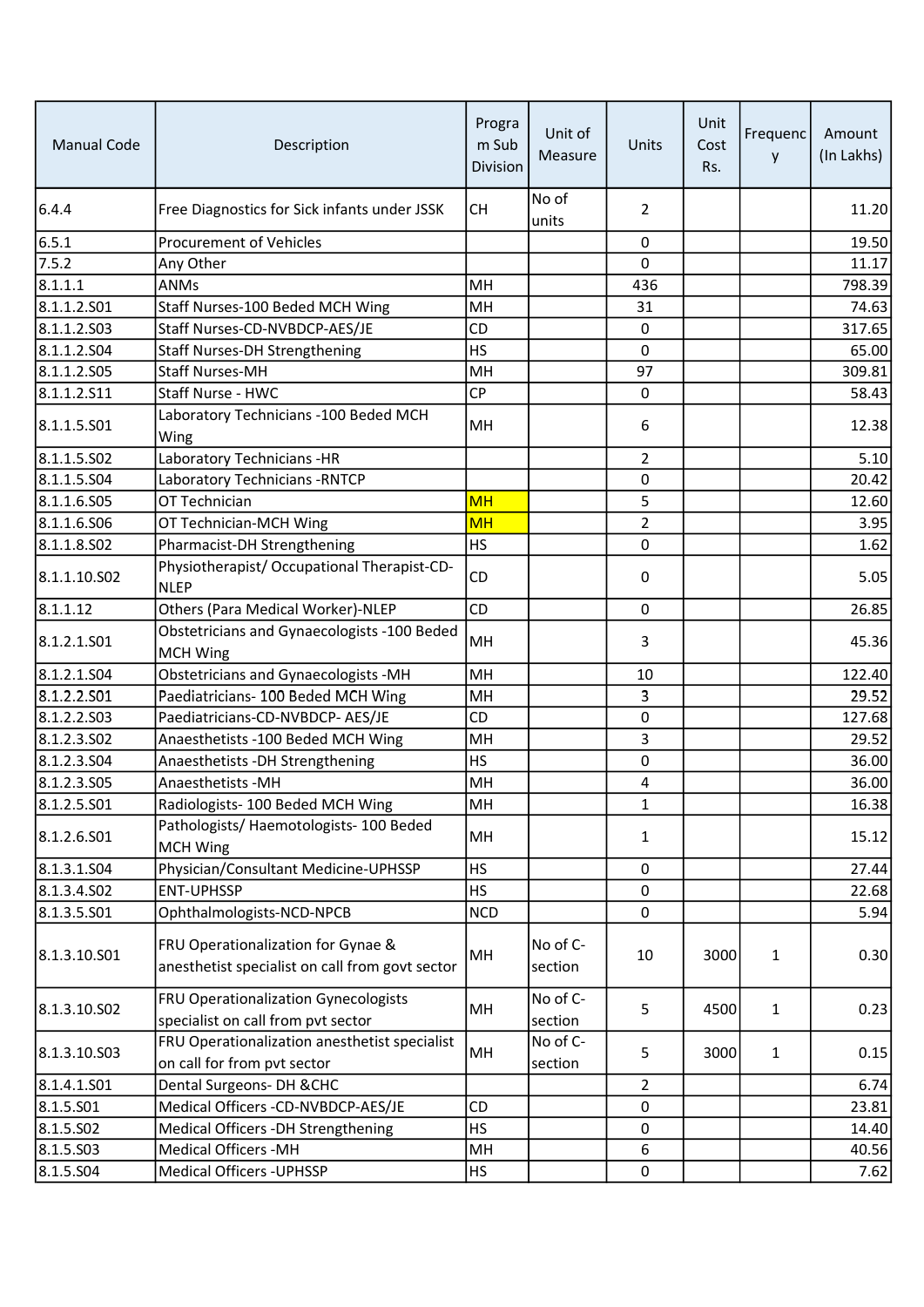| <b>Manual Code</b> | Description                                                  | Progra<br>m Sub<br><b>Division</b> | Unit of<br>Measure | Units          | Unit<br>Cost<br>Rs. | Frequenc<br>y | Amount<br>(In Lakhs) |
|--------------------|--------------------------------------------------------------|------------------------------------|--------------------|----------------|---------------------|---------------|----------------------|
| 8.1.6.1            | <b>AYUSH MOs</b>                                             | <b>AYUSH</b>                       |                    | 54             |                     |               | 264.19               |
| 8.1.6.2            | Pharmacist - AYUSH                                           | <b>AYUSH</b>                       |                    | 19             |                     |               | 33.46                |
| 8.1.7.1.1          | MOs-AYUSH                                                    | <b>RBSK</b>                        |                    | 73             |                     |               | 308.81               |
| 8.1.7.1.2.501      | MOs-MBBS                                                     | <b>RBSK</b>                        |                    | 6              |                     |               | 41.94                |
| 8.1.7.1.2.502      | MOs-Dental MO/ BDS                                           | <b>RBSK</b>                        |                    | 3              |                     |               | 20.39                |
| 8.1.7.1.3          | <b>Staff Nurse</b>                                           | <b>RBSK</b>                        |                    | 24             |                     |               | 76.89                |
| 8.1.7.1.4          | <b>ANM</b>                                                   | <b>RBSK</b>                        |                    | 17             |                     |               | 11.19                |
| 8.1.7.1.5.S01      | Para Medical Worker                                          | <b>RBSK</b>                        |                    | 33             |                     |               | 76.12                |
| 8.1.7.1.5.S02      | Pharmacists                                                  | <b>RBSK</b>                        |                    | 8              |                     |               | 15.06                |
| 8.1.8.1            | <b>Medical Officers</b>                                      | <b>CH</b>                          |                    | 1              |                     |               | 5.40                 |
| 8.1.8.2            | <b>Staff Nurse</b>                                           | <b>CH</b>                          |                    | 4              |                     |               | 11.89                |
| 8.1.8.3            | Cook cum caretaker                                           | <b>CH</b>                          |                    | $\overline{2}$ |                     |               | 2.85                 |
| 8.1.8.5            | Feeding demonstrator for NRC                                 | <b>CH</b>                          |                    | 1              |                     |               | 3.04                 |
| 8.1.9.1            | Paediatrician                                                | <b>CH</b>                          |                    | 3              |                     |               | 49.50                |
| 8.1.9.3.501        | Staff Nurse - SNCU/KMC                                       | <b>CH</b>                          |                    | 34             |                     |               | 90.15                |
| 8.1.9.3.502        | Staff Nurse -NBSU                                            | <b>CH</b>                          |                    | 12             |                     |               | 30.58                |
| 8.1.9.6.S01        | Ancillary Staff-CD-NVBDCP-AES &JE                            | CD                                 |                    | 0              |                     |               | 8.55                 |
| 8.1.9.6.502        | Others- SNCU Staff (Ward Aaya/ Cleaner/<br>Security Guard)   | <b>CH</b>                          |                    | 18             |                     |               | 24.85                |
| 8.1.9.6.503        | Others- SNCU Staff DEO                                       | <b>CH</b>                          |                    | $\overline{2}$ |                     |               | 4.39                 |
| 8.1.10.1.501       | Anesthetics (Specialist) Medical College                     | MH                                 |                    | 1              |                     |               | 7.20                 |
| 8.1.10.2.501       | <b>Medical Officers Medical College</b>                      | MH                                 |                    | 4              |                     |               | 21.60                |
| 8.1.10.3.501       | Staff Nurses - DH Strengthening                              | <b>HS</b>                          |                    | 0              |                     |               | 37.80                |
| 8.1.10.3.S02       | Staff Nurses Incharge - DH Strengthening                     | <b>HS</b>                          |                    | 0              |                     |               | 2.88                 |
| 8.1.10.3.504       | Staff Nurses Incharge - MH HDU ICU Medical<br>College        | MH                                 |                    | 20             |                     |               | 54.00                |
| 8.1.12.1           | Mid-level Service Provider                                   | <b>CP</b>                          |                    | 0              |                     |               | 428.00               |
| 8.1.12.2           | Performance incentive for Mid-level service<br>providers     | <b>CP</b>                          |                    | 0              |                     |               | 185.40               |
| 8.1.13.1.501       | Counsellor -NCD-NPCB                                         |                                    |                    | 0              |                     |               | 2.63                 |
| 8.1.13.1.502       | Counsellor -RKSK                                             | <b>RKSK</b>                        |                    | $\overline{2}$ |                     |               | 5.14                 |
| 8.1.13.1.503       | Counsellor -RMNCHA-FW                                        | FP                                 | No of<br>Councelor | 5              |                     |               | 10.25                |
| 8.1.13.1.504       | Counsellor - RNTCP                                           | CD                                 |                    | 0              |                     |               | 1.36                 |
| 8.1.13.4.S01       | Microbiologists-CD-NVBDCP-AES/JE                             | CD                                 |                    | 0              |                     |               | 7.28                 |
| 8.1.13.5           | Audiometrician/ Audiologist-NCD-NPPCD                        | <b>NCD</b>                         |                    | 0              |                     |               | 2.70                 |
| 8.1.13.10          | TBHV-CD-RNTCP                                                | CD                                 |                    | 0              |                     |               | 22.15                |
| 8.1.13.16          | Ophthalmic Assistant/ Refractionist NCD-<br><b>NPCB</b>      | <b>NCD</b>                         |                    | 0              |                     |               | 2.16                 |
| 8.1.13.18          | Audiometrics Asstt.NCD-NPPCD                                 | <b>NCD</b>                         |                    | $\mathbf 0$    |                     |               | 2.40                 |
| 8.1.13.19          | Instructor for Hearing Imapired Children-NCD<br><b>NPPCD</b> | <b>NCD</b>                         |                    | 0              |                     |               | 2.28                 |
| 8.1.13.22.503      | Dietician/ Nutritionist UPHSSP                               | <b>DHS</b>                         |                    | $\mathsf 0$    |                     |               | 3.54                 |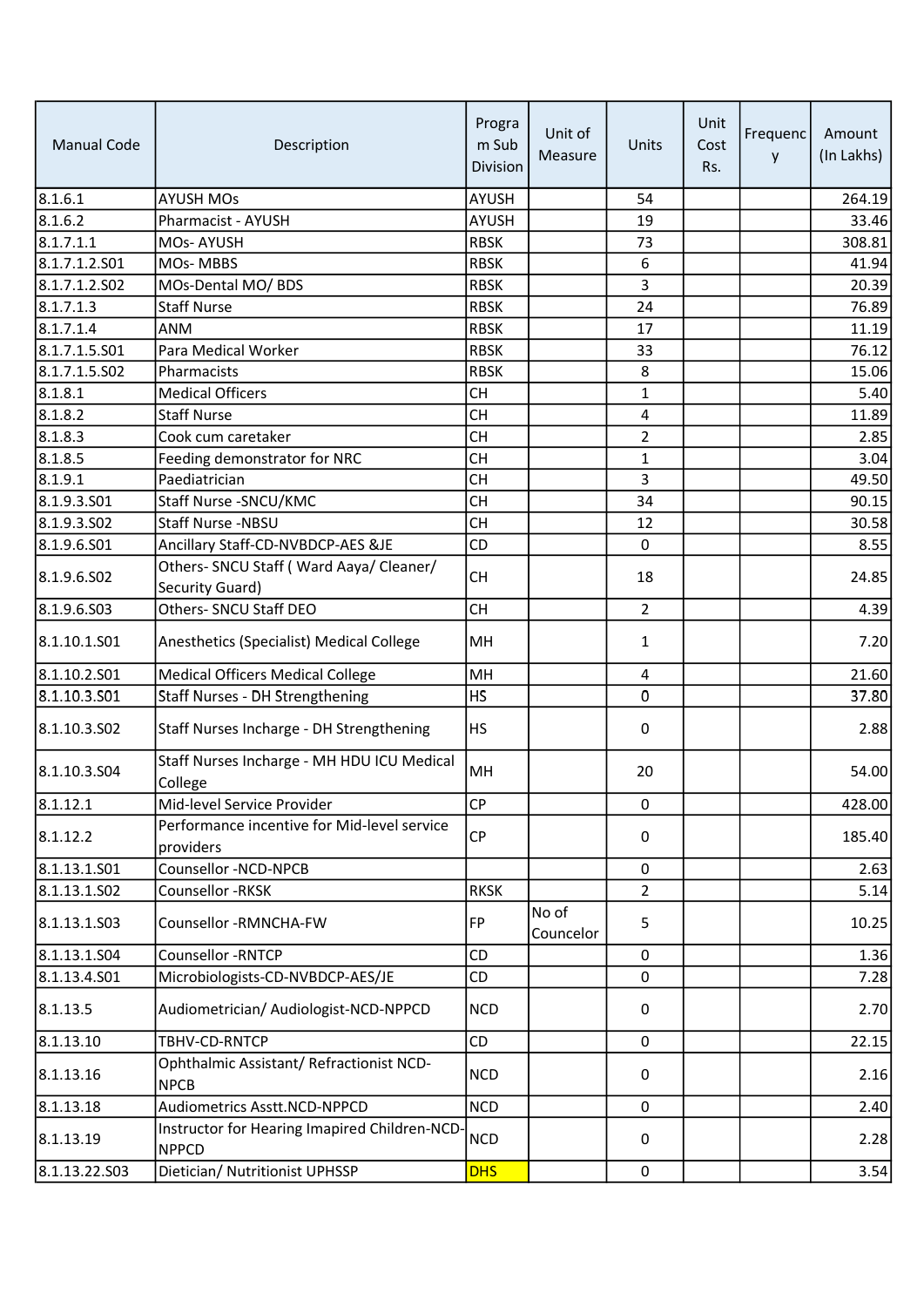| <b>Manual Code</b> | Description                                                                                                            | Progra<br>m Sub<br>Division | Unit of<br>Measure        | Units          | Unit<br>Cost<br>Rs. | Frequenc<br>у | Amount<br>(In Lakhs) |
|--------------------|------------------------------------------------------------------------------------------------------------------------|-----------------------------|---------------------------|----------------|---------------------|---------------|----------------------|
| 8.1.13.22.S04      | Lab Technician UPHSSP                                                                                                  | <b>DHS</b>                  |                           | $\pmb{0}$      |                     |               | 2.17                 |
| 8.1.13.22.506      | OT Technician UPHSSP                                                                                                   | <b>DHS</b>                  |                           | 0              |                     |               | 6.52                 |
| 8.1.13.22.S07      | Rogi Sahayata Kendra Manager                                                                                           | QA                          |                           | $\overline{2}$ |                     |               | 5.75                 |
| 8.1.13.22.S09      | <b>Staff Nurse UPHSSP</b>                                                                                              | <b>DHS</b>                  |                           | 0              |                     |               | 111.16               |
| 8.1.13.22.S10      | X-Ray Technician UPHSSP                                                                                                | <b>DHS</b>                  |                           | 0              |                     |               | 8.70                 |
| 8.1.13.22.S12      | Physiotherapist UPHSSP                                                                                                 | <b>DHS</b>                  |                           | 0              |                     |               | 5.18                 |
| 8.1.13.22.S13      | Rogi Sahayata Kendra Operator                                                                                          | QA                          |                           | $\overline{2}$ |                     |               | 2.95                 |
| 8.1.13.22.514      | Ward Aaya/Boy UPHSSP                                                                                                   | <b>DHS</b>                  |                           | 0              |                     |               | 9.18                 |
| 8.1.13.22.S16      | <b>CSSD Technician UPHSSP</b>                                                                                          | <b>DHS</b>                  |                           | $\mathbf 0$    |                     |               | 4.35                 |
| 8.1.15.11          | Office Asstt- BRD Medical College-CD-<br><b>NVBDCP</b>                                                                 | CD                          |                           | 227            |                     |               | 569.73               |
| 8.1.16.2.S01       | <b>Cold Chain Handlers</b>                                                                                             | RI                          |                           | $\pmb{0}$      |                     |               | 4.00                 |
| 8.1.16.6.S02       | Data Entry Operator CD-RCP                                                                                             | <b>CD</b>                   |                           | 0              |                     |               | 0.25                 |
| 8.1.16.7.S05       | Cleaner-NRC                                                                                                            | <b>CH</b>                   |                           | $\mathbf{1}$   |                     |               | 1.44                 |
| 8.1.16.7.S06       | Vaccine Van Driver                                                                                                     | RI                          |                           | 0              |                     |               | 2.40                 |
| 8.4.1              | Additional Allowances/ Incentives to Medical<br>Officers                                                               | MH                          |                           | 0              |                     |               | 2.88                 |
| 8.4.5              | Performance reward if any                                                                                              | <b>FP</b>                   | No of<br><b>Districts</b> | $\mathbf{1}$   | 40000               |               | 1.60                 |
| 8.4.7              | Incentive to provider for PPIUCD services<br>@Rs 150 per PPIUCD insertion                                              | <b>FP</b>                   | No of<br>Clints           | 3329           | 150                 |               | 4.99                 |
| 8.4.8              | Incentive to provider for PAIUCD Services<br>@Rs 150 per PAIUCD insertion                                              | <b>FP</b>                   | No of<br>Clints           | 86             | 150                 |               | 0.13                 |
| 8.4.9              | Team based incentives for Health & Wellness<br>Centers (H&WC Sub Center)                                               | <b>CP</b>                   |                           | 0              |                     |               | 135.96               |
| 8.4.10             | Team based incentives for Health & Wellness<br>Centers (H&WC PHC)                                                      | <b>CP</b>                   |                           | 0              |                     |               | 58.12                |
| 8.4.12.501         | HRP identification and follow up for ANM                                                                               | MH                          | No of HRP                 | 2000           | 200                 | 1             | 4.00                 |
| 8.4.12.503         | Performance based Incentives to RMNCHA<br><b>Counselors in Family Planning</b>                                         | <b>FP</b>                   | No of<br>Clints           | 520            | 50                  |               | 0.26                 |
| 8.4.12.504         | RI Cold chain handlers incentive                                                                                       | RI                          | No                        | 41             | 2400                | 12            | 11.81                |
| 9.1.1              | Setting up of Skill Lab                                                                                                | <b>Nursing</b>              |                           | 0              |                     |               | 0.10                 |
| 9.1.5.501          | Mobility/ POL expenses for supporting the<br>community and clinical site visits of nursing<br>students of govt. GNMTCs |                             |                           | $\pmb{0}$      |                     |               | 1.50                 |
| 9.1.5.502          | Contingency expenses for the 7 GNM schools                                                                             |                             |                           | 0              |                     |               | 0.30                 |
| 9.1.6.1            | Development/ translation and duplication of<br>training materials                                                      | <b>CH</b>                   | No of<br>Module           | 1330           | 100                 | $\mathbf{1}$  | 1.33                 |
| 9.2.2.S06          | <b>Nursing Faculty</b>                                                                                                 |                             |                           | $\mathbf 0$    |                     |               | 26.57                |
| 9.2.3.503          | Incentive for Program Coordination to (HoD OIMH                                                                        |                             |                           | 0              |                     |               |                      |
| 9.5.1.12.S01       | Training of Medical Officers in safe abortion-<br>For Mos                                                              | FP                          | No of<br><b>Batches</b>   | 4              | 130800              |               | 5.23                 |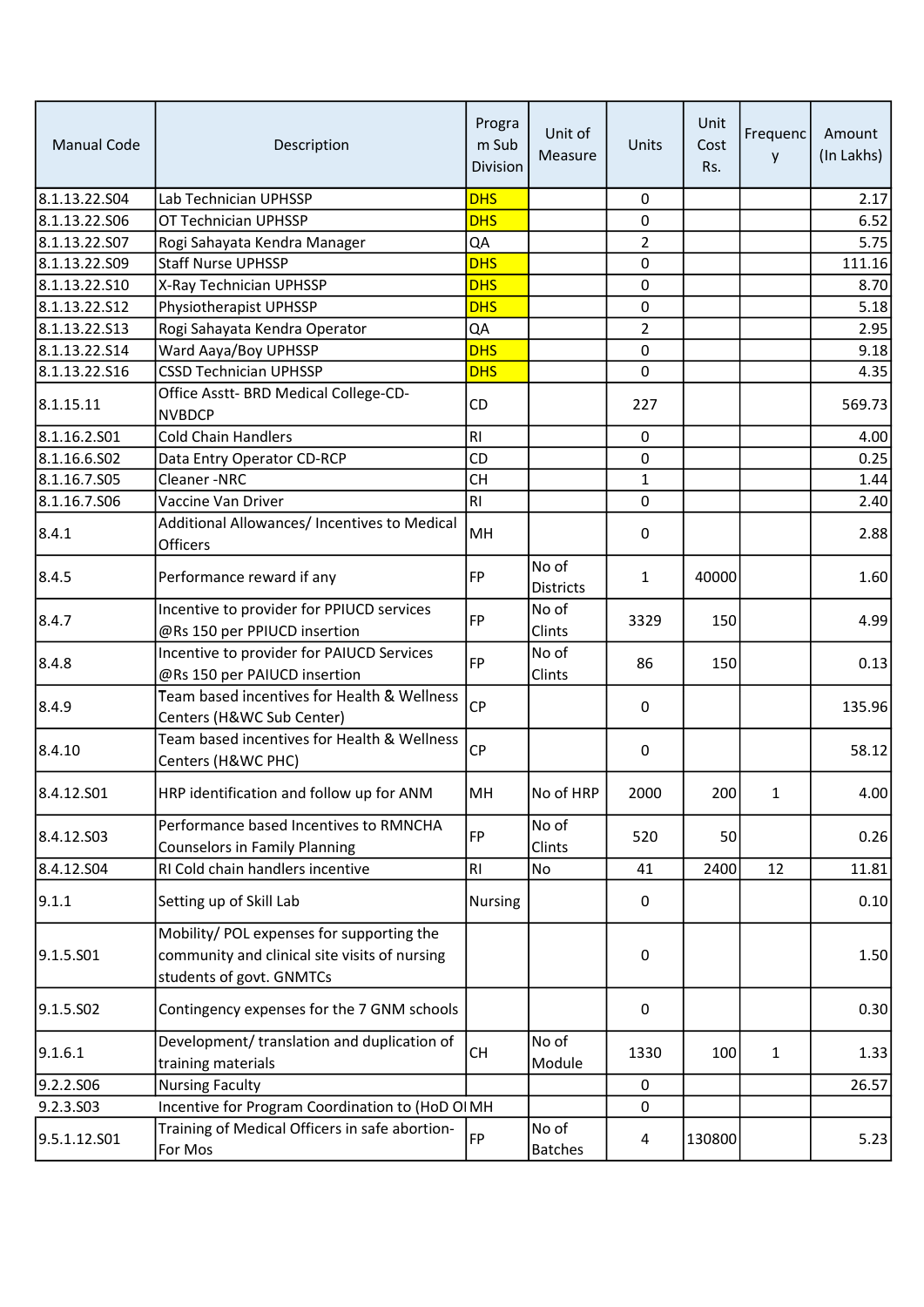| <b>Manual Code</b>      | Description                                                                                                                        | Progra<br>m Sub<br>Division | Unit of<br>Measure       | Units        | Unit<br>Cost<br>Rs. | Frequenc<br>у | Amount<br>(In Lakhs) |
|-------------------------|------------------------------------------------------------------------------------------------------------------------------------|-----------------------------|--------------------------|--------------|---------------------|---------------|----------------------|
| 9.5.1.12.S02            | Training of Medical Officers in safe abortion-<br>For Obs&Gynae                                                                    | <b>FP</b>                   | No of<br><b>Batches</b>  | 1            | 69000               |               | 0.69                 |
| 9.5.2.2.S01             | <b>State and District Lanch of SAANS</b>                                                                                           | <b>CH</b>                   | No.                      | $\mathbf 1$  |                     |               | 0.50                 |
| 9.5.2.2.S02             | State and District Planning and Review<br>Meeting of SAANS                                                                         | <b>CH</b>                   | No.                      | 1            |                     |               | 0.20                 |
| 9.5.2.19                | Orientation on National Deworming Day                                                                                              | <b>RKSK</b>                 |                          | 1            |                     |               | 2.86                 |
| 9.5.2.24.S02            | <b>District Training of SAANS</b>                                                                                                  | CH                          |                          | 24           |                     |               | 7.97                 |
| 9.5.2.25.S01            | One day Orientation Training for IDCF                                                                                              | <b>CH</b>                   | No of<br>district        | 1            | 150000              | $\mathbf{1}$  | 1.50                 |
| 9.5.3.1.SO2             | Qtr.Review/orientation meeting of<br>ASHA/ANM OF 20 Urban District at Districts<br>Level                                           | FP                          | No of<br><b>Meetings</b> | 56           | 2500                |               | 1.40                 |
| 9.5.3.1.503             | District Level One Day Orientation of newly<br>recruited ANM/SN ON Family Planning<br>Schemes                                      | FP                          | No of<br><b>Meetings</b> | 1            | 3000                |               | 0.03                 |
| 9.5.3.2.501             | Regional Level Dissemination Workshop                                                                                              | FP                          | No of<br>workshops       | 1            | 100000              |               | 1.00                 |
| 9.5.3.2.SO <sub>2</sub> | District Level Dissemination Workshop                                                                                              | FP                          | No of<br>workshops       | 1            | 10000               |               | 0.10                 |
| 9.5.3.22                | Training of Medical officers (Injectible<br>Contraceptive Trainings)                                                               | <b>FP</b>                   | No of<br><b>Batches</b>  | $\mathbf{1}$ | 22800               |               | 0.23                 |
| 9.5.3.23                | Training of AYUSH doctors (Injectible<br><b>Contraceptive Trainings)</b>                                                           | <b>FP</b>                   | No of<br><b>Batches</b>  | 1            | 22800               |               | 0.23                 |
| 9.5.3.24                | Training of Nurses (Staff Nurse/LHV/ANM)<br>(Injectible Contraceptive Trainings)                                                   | FP                          | No of<br><b>Batches</b>  | 16           | 35800               |               | 5.73                 |
| 9.5.4.10                | WIFS trainings (Block)                                                                                                             | <b>RKSK</b>                 | No of<br><b>Batch</b>    | 20           | 3000                | $\mathbf{1}$  | 0.60                 |
| 9.5.4.13.3              | Any other (please specify) Anemia Free<br>Adolcent event at Inter Collages                                                         | <b>RKSK</b>                 | No of<br>event           | 40           | 5000                | $\mathbf{1}$  | 2.00                 |
| 9.5.5.1                 | RBSK Training - Training of Mobile health<br>team - technical and managerial (5 days)                                              | <b>RBSK</b>                 | No of<br>batch           | 5            | 15450               | 1             | 0.77                 |
| 9.5.6.1                 | Blood Bank/Blood Storage Unit (BSU) Training                                                                                       | <b>BLOOD</b><br><b>CELL</b> |                          | 0            |                     |               | 0.30                 |
| 9.5.10.1.S01            | Training under Immunisation-Data Handler                                                                                           | RI                          |                          | 0            |                     |               | 0.15                 |
| 9.5.10.1.S04            | Training under Immunisation-CCH                                                                                                    | RI                          |                          | 0            |                     |               | 1.27                 |
| 9.5.12.1                | Training / Capacity Building (Malaria)                                                                                             | CD                          |                          | 0            |                     |               | 0.49                 |
| 9.5.12.6                | Training/sensitization of district level officers<br>on ELF and drug distributors including<br>peripheral health workers (AES/ JE) | CD                          |                          | 0            |                     |               | 5.60                 |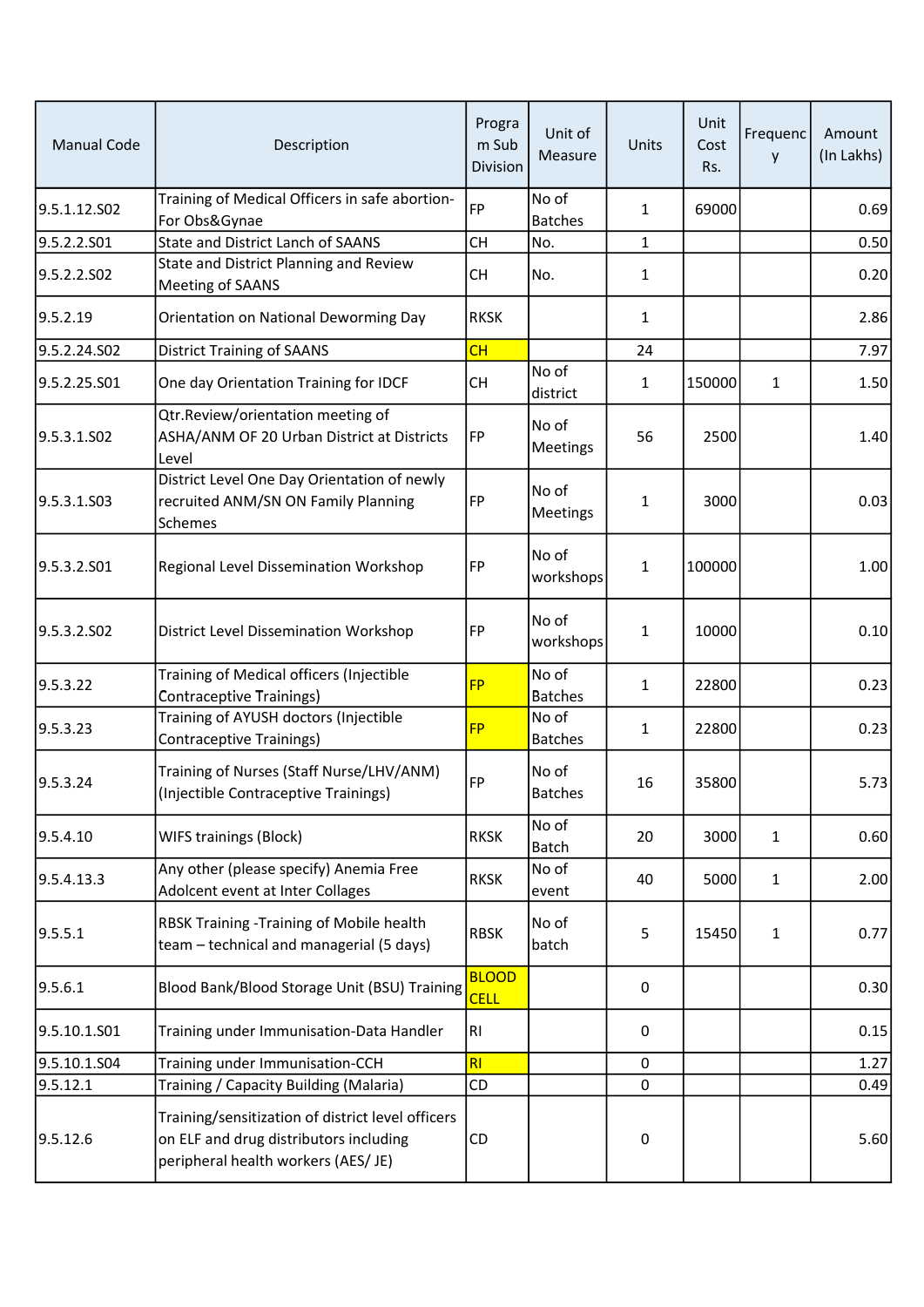| <b>Manual Code</b> | Description                                                                                                 | Progra<br>m Sub<br>Division | Unit of<br>Measure    | Units          | Unit<br>Cost<br>Rs. | Frequenc<br>у | Amount<br>(In Lakhs) |
|--------------------|-------------------------------------------------------------------------------------------------------------|-----------------------------|-----------------------|----------------|---------------------|---------------|----------------------|
| 9.5.14.1           | <b>Trainings under RNTCP</b>                                                                                | CD                          |                       | $\pmb{0}$      |                     |               | 7.58                 |
| 9.5.14.2           | <b>CME</b> (Medical Colleges)                                                                               | CD                          |                       | 0              |                     |               | 3.20                 |
| 9.5.17.1           | Training of doctors and staff at DH Level<br>under NPHCE                                                    | <b>NCD</b>                  |                       | 0              |                     |               | 0.80                 |
| 9.5.18.1.1         | Orientation of Stakeholder organizations                                                                    | <b>NCD</b>                  |                       | 0              |                     |               | 0.40                 |
| 9.5.18.1.2         | Training of Health Professionals                                                                            | <b>NCD</b>                  |                       | $\pmb{0}$      |                     |               | 0.40                 |
| 9.5.18.1.3         | <b>Orientation of Law Enforcers</b>                                                                         | <b>NCD</b>                  |                       | 0              |                     |               | 0.60                 |
| 9.5.18.1.4         | Other Trainings/Orientations - sessions<br>incorporated in other's training                                 | <b>NCD</b>                  |                       | 0              |                     |               | 1.30                 |
| 9.5.19.2           | District NCD Cell                                                                                           | <b>NCD</b>                  |                       | 0              |                     |               | 3.00                 |
| 9.5.19.3           | Training for Universal Screening for NCDs                                                                   | <b>NCD</b>                  |                       | 0              |                     |               | 64.39                |
| 9.5.25.3           | Kayakalp Trainings                                                                                          | QA                          | <b>Batch</b>          | $\mathbf{1}$   | 33000               | $\mathbf{1}$  | 0.33                 |
| 9.5.26.2           | Training cum review meeting for HMIS &<br><b>MCTS at District level</b>                                     | <b>MIS</b>                  |                       | 0              |                     |               | 0.85                 |
| 9.5.26.3           | Training cum review meeting for HMIS &<br><b>MCTS at Block level</b>                                        | <b>MIS</b>                  |                       | 0              |                     |               | 3.94                 |
| 9.5.26.4           | Training cum review meeting for HMIS &<br><b>MCTS at Division Level</b>                                     | <b>MIS</b>                  |                       | 0              |                     |               | 0.20                 |
| 9.5.27.1           | Bridge Course/ training on the Standard<br><b>Treatment Protocols</b>                                       | Nursing                     |                       | 0              |                     |               | 73.17                |
| 9.5.27.4.S01       | Cost of Yoga Sessions                                                                                       | CP                          |                       | $\mathbf 0$    |                     |               | 10.95                |
| 9.5.29.13.S04.02   | Scaling up Nurse Mentoring Program<br>Honorarium                                                            | MH                          |                       | 19             |                     |               | 11.40                |
| 9.5.29.13.S04.03   | Scaling up Nurse Mentoring Program Yearly<br>TA DA                                                          | MH                          |                       | 19             |                     |               | 0.57                 |
|                    | 9.5.29.13.S04.04 Scaling up Nurse Mentoring Program Register   MH                                           |                             |                       | 19             |                     |               | 0.051                |
| 9.5.29.13.S04.05   | Scaling up Nurse Mentoring Program Mini<br>Skill Lab                                                        | MH                          |                       | 19             |                     |               | 19.00                |
| 9.5.29.13.S04.07   | Scaling up Nurse Mentoring Program<br>Divisional Dakshta Training                                           | MH                          |                       | $\overline{2}$ |                     |               | 1.60                 |
| 10.1.1             | Maternal Death Review (both in institutions<br>and community)                                               | MH                          | No of<br><b>CBMDR</b> | 132            | 600                 | $\mathbf{1}$  | 0.79                 |
| 10.2.4             | Microfilaria Survey - Lymphatic Filariasis                                                                  | CD                          |                       | 0              |                     |               | 0.50                 |
| 10.2.5             | Monitoring & Evaluation (Post MDA<br>assessment by medical colleges (Govt. &<br>private)/ICMR institutions) | CD                          |                       | 0              |                     |               | 0.35                 |
| 10.3.1.2           | Sentinel surveillance Hospital recurrent                                                                    | CD                          |                       | 0              |                     |               | 1.00                 |
| 10.4.1             | Management of IDD Monitoring Laboratory                                                                     |                             |                       | 0              |                     |               | 0.13                 |
| 10.4.3             | Referral Network of laboratories (Govt.<br>Medical College labs) Reimbursement                              | CD                          |                       | 0              |                     |               | 0.50                 |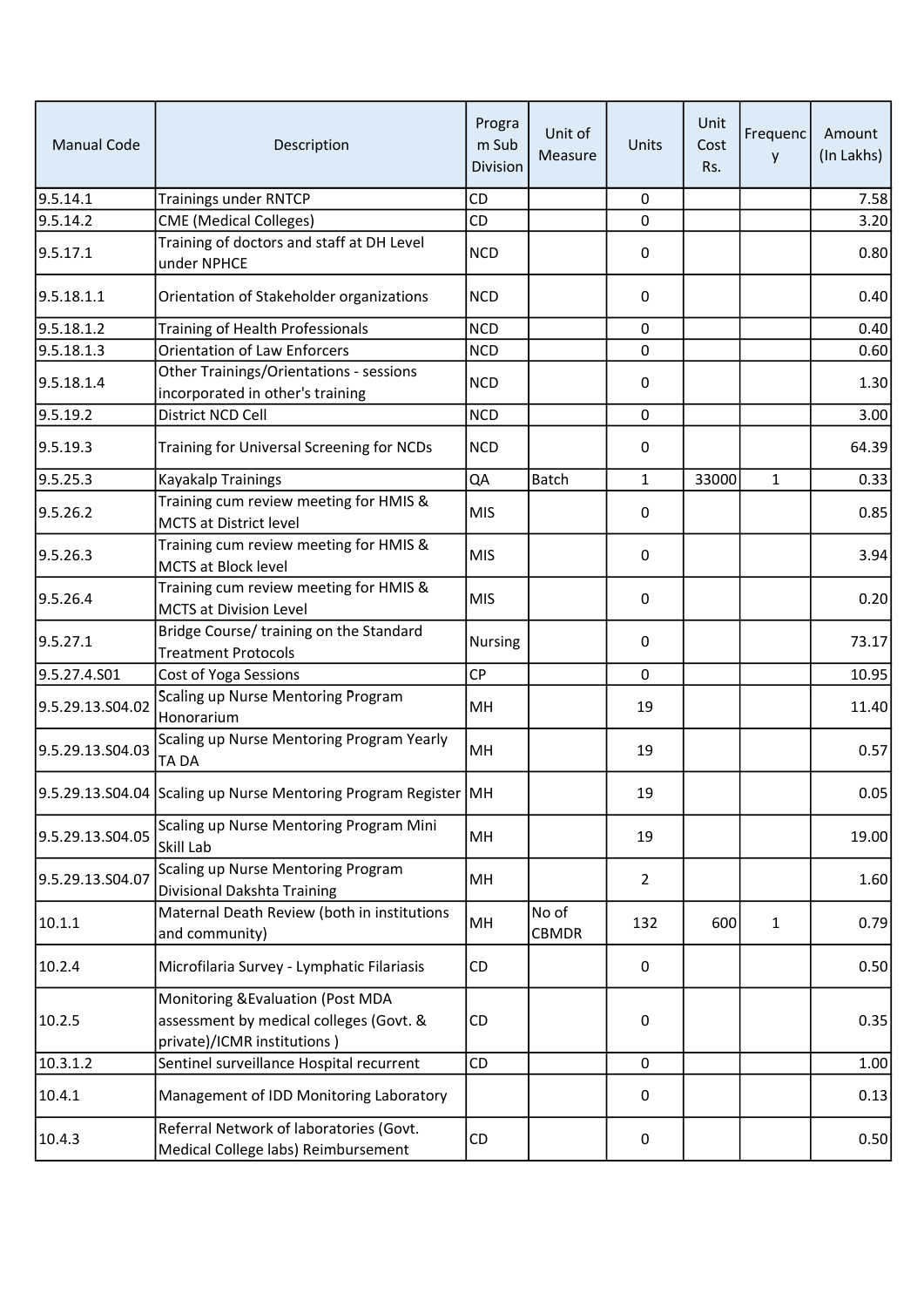| <b>Manual Code</b> | Description                                                                    | Progra<br>m Sub<br>Division | Unit of<br>Measure | Units        | Unit<br>Cost<br>Rs. | Frequenc<br>y | Amount<br>(In Lakhs) |
|--------------------|--------------------------------------------------------------------------------|-----------------------------|--------------------|--------------|---------------------|---------------|----------------------|
| 10.4.4             | Expenses on account of consumables,<br>operating expenses, office expenses etc | CD                          |                    | 0            |                     |               | 0.50                 |
| 11.3               | Targeting Naturally Occurring Gathering of<br>People/ Health Mela              |                             |                    | 3            |                     |               | 25.00                |
| 11.5.1             | Media Mix of Mid Media/ Mass Media                                             | <b>IEC</b>                  |                    | 1            |                     |               | 1.05                 |
| 11.5.4.502         | Celebration of New Born Care Week                                              | CH                          | No of<br>district  | $\mathbf{1}$ | 50000               | $\mathbf{1}$  | 0.50                 |
| 11.5.4.503         | <b>Celebration of Breastfeeding Week</b>                                       | <b>CH</b>                   | No of<br>district  | 1            | 40000               | $\mathbf{1}$  | 0.40                 |
| 11.5.4.S05         | District Level IEC/BCC Activity Under SAANS                                    | <b>CH</b>                   | No.                | $\mathbf{1}$ | 200000              |               | 2.00                 |
| 11.6.3             | IEC & promotional activities for World<br>Population Day celebration           | <b>IEC/FP</b>               | No of<br>events    | 20           |                     |               | 2.51                 |
| 11.6.4             | IEC & promotional activities for Vasectomy<br>Fortnight celebration            | <b>IEC/FP</b>               | No of<br>events    | 20           |                     |               | 1.91                 |
| 11.8.2             | Any other IEC/BCC activities (Wall Painting,<br>Banner & Poster)               | <b>IEC</b>                  |                    | 0            |                     |               | 6.13                 |
| 11.9.1.S01         | Creating awareness on declining sex ratio<br>issue (PNDT)- Block Level         | <b>IEC</b><br>/PNDT         | No of<br>Events    | 16           | 10000               |               | 1.60                 |
| 11.9.1.SO2         | Creating awareness on declining sex ratio<br>issue (PNDT)- District Level      | <b>IEC</b><br>/PNDT         | No of<br>Events    | 1            | 25000               |               | 0.25                 |
| 11.9.1.503         | Creating awareness on declining sex ratio<br>issue (PNDT)-Division Level       | <b>IEC</b><br>/PNDT         | No of<br>Events    | $\mathbf{1}$ | 50000               |               | 0.50                 |
| 11.10.1.501        | Donor Refreshment amount                                                       | <b>BLOOD</b><br><b>CELL</b> | No of<br>donation  | 0            | 25                  | 1             | 0.66                 |
| 11.10.1.502        | <b>Blood donation Camp</b>                                                     | <b>BLOOD</b><br><b>CELL</b> | No of<br>camp      | 0            | 2500                | $\mathbf{1}$  | 1.08                 |
| 11.10.1.503        | Travel & Communication Expenses for BB<br><b>Counselors PRO BCTV</b>           | <b>BLOOD</b><br><b>CELL</b> |                    | 0            |                     |               | 0.48                 |
| 11.11.1            | IEC for NPPCD                                                                  | <b>IEC</b>                  |                    | 0            |                     |               | 0.50                 |
| 11.14.1            | Health Education & Publicity for NIDDCP                                        | <b>IEC</b>                  |                    | 0            |                     |               | 0.26                 |
| 11.15.1            | IEC/BCC for Malaria                                                            | IEC                         |                    | 0            |                     |               | 0.35                 |
| 11.15.2            | IEC/BCC for Social mobilization (Dengue and<br>Chikungunya)                    | IEC                         |                    | 0            |                     |               | 0.20                 |
| 11.15.4            | Specific IEC/BCC for Lymphatic Filariasis                                      | <b>IEC</b>                  |                    | 0            |                     |               | 3.36                 |
| 11.15.5            | IEC/BCC/Advocacy for Kala-azar                                                 | <b>IEC</b>                  |                    | 0            |                     |               | 0.30                 |
| 11.16.1            | IEC/BCC: Mass media, Outdoor media, Rural<br>media, Advocacy media for NLEP    | CD                          |                    | 0            |                     |               | 0.98                 |
| 11.17.1            | ACSM (State & district)                                                        | <b>IEC</b>                  |                    | 0            |                     |               | 13.40                |
| 11.19.1            | Translation of IEC material and distribution                                   | <b>IEC</b>                  |                    | $\pmb{0}$    |                     |               | 0.50                 |
| 11.20.2            | Celebration of days-ie International Day for<br>older persons                  | <b>IEC</b>                  |                    | 0            |                     |               | 1.00                 |
| 11.21.1            | IEC/SBCC for NTCP                                                              | <b>IEC</b>                  |                    | $\pmb{0}$    |                     |               | 1.50                 |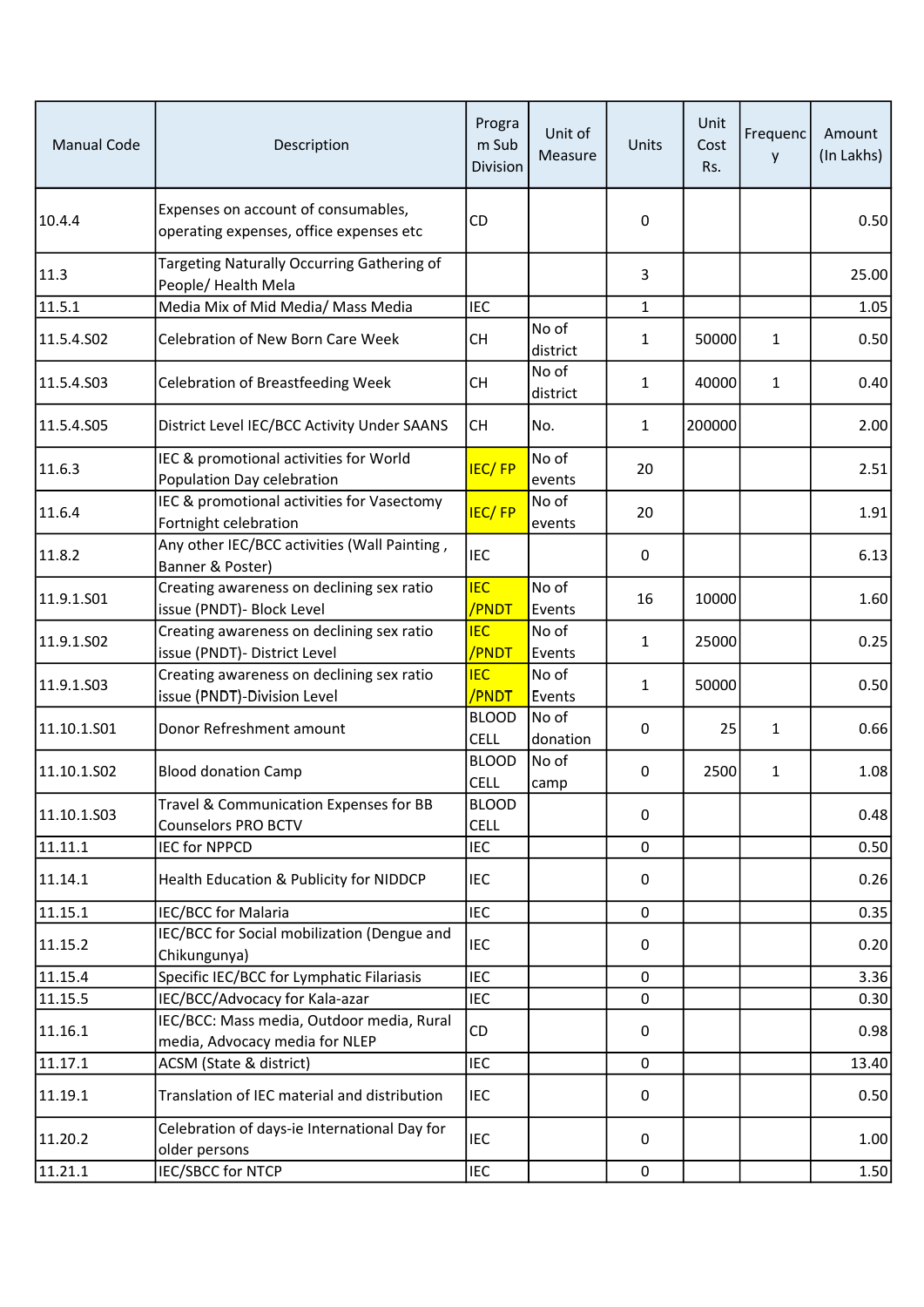| <b>Manual Code</b> | Description                                                                                                                                           | Progra<br>m Sub<br>Division | Unit of<br>Measure   | Units          | Unit<br>Cost<br>Rs. | Frequenc<br>у | Amount<br>(In Lakhs) |
|--------------------|-------------------------------------------------------------------------------------------------------------------------------------------------------|-----------------------------|----------------------|----------------|---------------------|---------------|----------------------|
| 11.22.2            | IEC/BCC for District NCD Cell                                                                                                                         | <b>IEC</b>                  |                      | $\mathbf 0$    |                     |               | 0.50                 |
| 11.24.1            | IEC activities for Health & Wellness centre<br>(H&WC)                                                                                                 | <b>IEC</b>                  |                      | 0              |                     |               | 44.00                |
| 11.24.3.4          | State-level IEC Campaigns/Other IEC<br>Campaigns                                                                                                      | <b>IEC</b>                  |                      | 25             |                     |               | 3.15                 |
| 11.24.4.1          | IEC/BCC under NRCP: Rabies Awareness and<br>DO'S and Don'ts in the event of Animal Bites                                                              |                             |                      | 0              |                     |               | 5.45                 |
| 11.24.4.2          | IEC/BCC under NOHP                                                                                                                                    |                             |                      | $\mathbf 0$    |                     |               | 0.50                 |
| 12.1.1             | Printing of MDR formats                                                                                                                               | MH                          |                      | 270            |                     |               | 0.08                 |
| 12.1.2             | Printing of MCP cards, safe motherhood<br>booklets etc.                                                                                               | MH                          | No of<br>cards       | 165701         | 17                  | $\mathbf{1}$  | 28.17                |
| 12.1.3             | Printing of labor room registers and<br>casesheets/ LaQshya related printing                                                                          | MH                          | No of<br>casesheet   | 66000          | 10                  | 1             | 6.60                 |
| 12.1.5             | Any other (Printing of CAC Format)                                                                                                                    | FP/CAC                      | No of<br>formats     | 250            |                     |               | 0.38                 |
| 12.2.5             | Printing of compliance cards and reporting<br>formats for National Iron Plus Initiative-for 6-<br>59 months age group and for 5-10 years age<br>group | CH                          | No of<br>format      | 366720         | 1                   | $\mathbf{1}$  | 3.67                 |
| 12.2.6             | Printing of IEC materials and reporting<br>formats etc. for National Deworming Day                                                                    | <b>RKSK</b>                 |                      | 1              |                     |               | 4.76                 |
| 12.2.7             | Printing of IEC Materials and monitoring<br>formats for IDCF                                                                                          | <b>CH</b>                   | No of<br>District    | $\mathbf{1}$   | 118000              | $\mathbf{1}$  | 1.18                 |
| 12.2.10            | Printing (SNCU data management)                                                                                                                       | <b>CH</b>                   | No of<br>SNCU        | $\overline{2}$ | 100000              | $\mathbf{1}$  | 2.00                 |
| 12.2.11            | Printing of HBNC referral cards and other<br>formats                                                                                                  | <b>CH</b>                   | No. of<br>format     | 906316         | 0.5                 | 1             | 4.53                 |
| 12.3.3             | Printing of FP Manuals, Guidelines, etc.                                                                                                              | FP                          | No of<br>formats     | 0              |                     |               | 6.91                 |
| 12.5.4             | Printing of RBSK card and registers                                                                                                                   | <b>RBSK</b>                 | No of<br>children    | 718070         |                     |               | 15.51                |
| 12.5.6             | Any other (Printing of Banner and Sticker<br>under RBSK)                                                                                              | <b>RBSK</b>                 |                      | 138            |                     |               | 0.16                 |
| 12.7.1             | Printing of ASHA diary                                                                                                                                | <b>CP</b>                   |                      | 3920           |                     |               | 6.86                 |
| 12.7.2             | Printing of ASHA Modules and formats                                                                                                                  | <b>CP</b>                   |                      | 0              |                     |               | 1.10                 |
| 12.7.3             | Printing of CBAC format                                                                                                                               | <b>CP</b>                   |                      | 0              |                     |               | 40.23                |
| 12.8.1             | Printing of cards for screening of children for<br>hemoglobinopathies                                                                                 | <b>BLOOD</b><br><b>CELL</b> |                      | 0              |                     |               | 0.50                 |
| 12.9.1             | Printing of HMIS Formats                                                                                                                              | <b>MIS</b>                  |                      | $\mathbf 0$    |                     |               | 1.13                 |
| 12.9.3             | Printing of MCTS follow-up formats/ services<br>due list/ work plan                                                                                   | <b>MIS</b>                  |                      | 3603           |                     |               | 1.30                 |
| 12.10.1            | Printing and dissemination of Immunization<br>cards, tally sheets, monitoring forms etc.                                                              | RI                          | No of<br>Benificiary | 153482         | 10                  | 1             | 15.35                |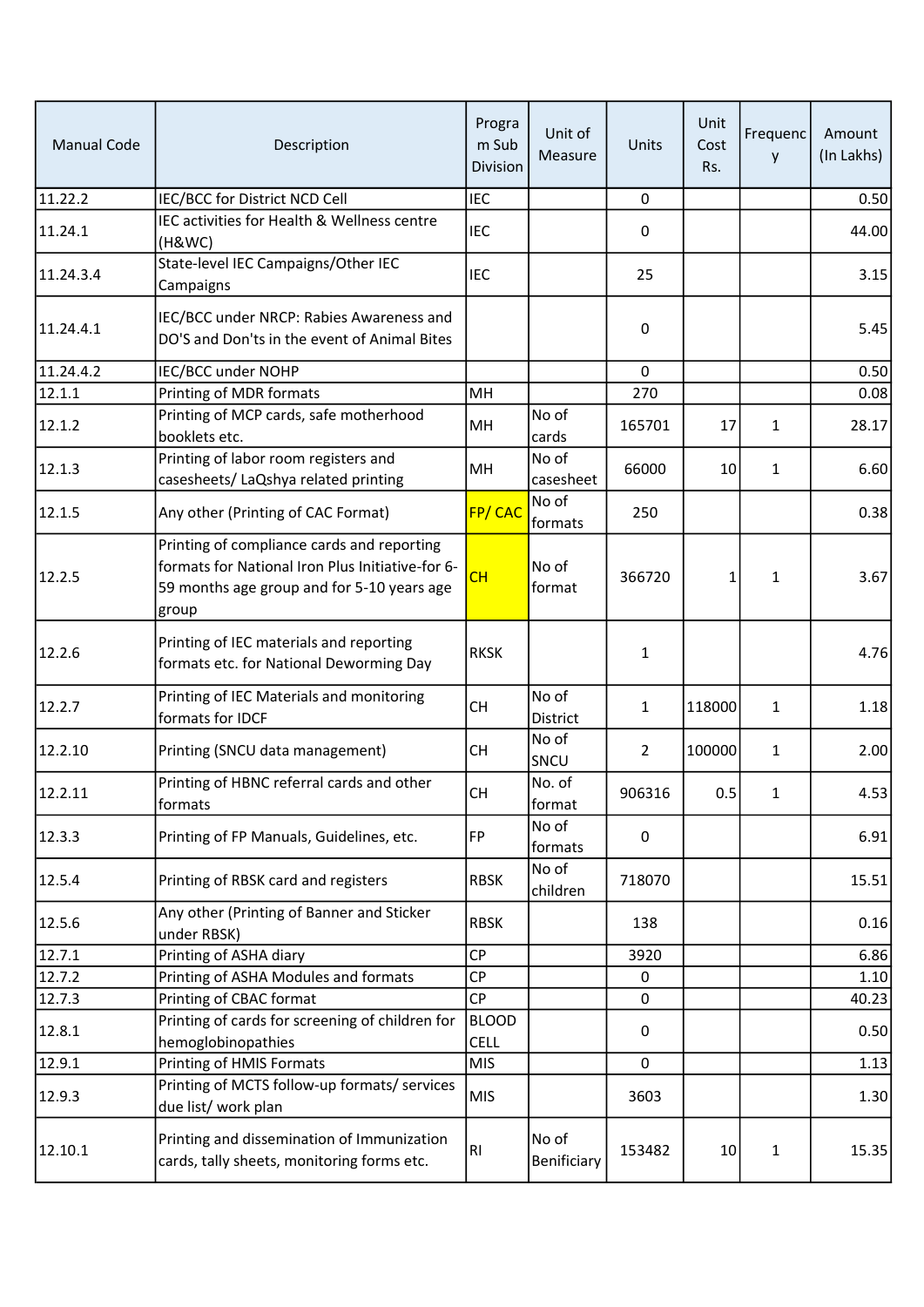| <b>Manual Code</b> | Description                                                                             | Progra<br>m Sub<br>Division | Unit of<br>Measure            | Units          | Unit<br>Cost<br>Rs. | Frequenc<br>y | Amount<br>(In Lakhs) |
|--------------------|-----------------------------------------------------------------------------------------|-----------------------------|-------------------------------|----------------|---------------------|---------------|----------------------|
| 12.13.2            | Printing                                                                                | CD                          |                               | $\mathbf 0$    |                     |               | 4.91                 |
| 12.14.1            | Printing of Challan Books under NTCP                                                    |                             |                               | 0              |                     |               | 0.21                 |
| 12.17.5.S02        | Printing of form P,L, S under IDSP progrm                                               |                             |                               | 0              |                     |               | 0.86                 |
| 12.17.5.503        | Printing of reporting formats under NIDDCP                                              |                             |                               | 0              |                     |               | 0.23                 |
| 13.2.1             | Assessments                                                                             | QA                          |                               | $\overline{2}$ |                     |               | 0.20                 |
| 14.1.1.3.S02       | Divisional Logistic Manager                                                             | <b>FP</b>                   | No.                           | $\mathbf{1}$   |                     |               | 5.04                 |
| 14.1.1.4           | Annual increment for all the existing positions                                         |                             |                               | 1              |                     |               | 0.24                 |
| 14.2.3.501         | Implementation of FP-LMIS Division-<br><b>Transportation Cost</b>                       | <b>FP</b>                   | Lumpsum<br>р                  | 1              |                     |               | 1.47                 |
| 14.2.3.502         | Implementation of FP-LMIS District-<br><b>Transportation Cost</b>                       | <b>FP</b>                   | Lumpsum<br>р                  | 1              |                     |               | 0.40                 |
| 14.2.3.S05         | Procurement of Desktops and UPS Printers-<br>Division                                   | FP                          | No.                           | $\mathbf{1}$   | 50000               |               | 0.50                 |
| 14.2.4.1           | Alternative vaccine delivery in hard to reach<br>areas                                  | <b>RI</b>                   | No of AVD                     | 300            | 200                 | $\mathbf{1}$  | 0.60                 |
| 14.2.5             | Alternative Vaccine Delivery in other areas                                             | R <sub>l</sub>              | No of AVD                     | 60936          | 90                  |               | 54.84                |
| 14.2.6             | POL for vaccine delivery from State to district<br>and from district to PHC/CHCs        | <b>RI</b>                   | No of<br><b>Districts</b>     | 1              | 200000              | $\mathbf{1}$  | 2.00                 |
| 14.2.7             | Cold chain maintenance                                                                  | R1                          | No of cold<br>chain<br>points | 0              |                     |               | 0.61                 |
| 14.2.12            | Drug transportation charges                                                             | CD                          |                               | 0              |                     |               | 1.38                 |
| 15.3.2             | Inter-sectoral convergence                                                              | CD                          |                               | 0              |                     |               | 0.05                 |
| 15.5.3             | Private Provider Incentive                                                              | CD                          |                               | 0              |                     |               | 22.65                |
| 15.6.1             | Reimbursement for cataract operation for<br>NGO and Private Practitioners               | <b>NCD</b>                  |                               | 0              |                     |               | 57.61                |
| 15.6.2.1           | Diabetic Retinopathy                                                                    | <b>NCD</b>                  |                               | 0              |                     |               | 1.06                 |
| 15.6.2.2           | childhood Blindness                                                                     | <b>NCD</b>                  |                               | 0              |                     |               | 1.06                 |
| 15.6.2.3           | Glaucoma                                                                                | <b>NCD</b>                  |                               | 0              |                     |               | 1.06                 |
| 15.6.2.4           | Keratoplastiy                                                                           | <b>NCD</b>                  |                               | 0              |                     |               | 1.20                 |
| 15.6.2.5           | Vitreoretinal Surgery                                                                   | <b>NCD</b>                  |                               | 0              |                     |               | 1.60                 |
| 16.1.1.1.1         | State - Health Action Plan                                                              | PM                          | No of<br><b>Booklet</b>       | 49             | 300                 | $\mathbf{1}$  | 0.15                 |
| 16.1.1.4           | Prepare detailed operational plan for RBSK<br>across districts (including cost of plan) | <b>RBSK</b>                 | No of<br><b>Blocks</b>        | 19             | 500                 | $\mathbf{1}$  | 0.10                 |
| 16.1.1.6           | To develop micro plan at sub-centre level                                               | RI                          | No                            | 529            | 100                 | 1             | 0.53                 |
| 16.1.1.7           | For consolidation of micro plans at block level RI                                      |                             | No                            | 40             | 1000                | $\mathbf{1}$  | 0.40                 |
| 16.1.2.1.5.S01     | Annual Regional Level FP Review Meeting                                                 | <b>FP</b>                   | No of<br>meetings             | $\mathbf{1}$   | 100000              |               | 1.00                 |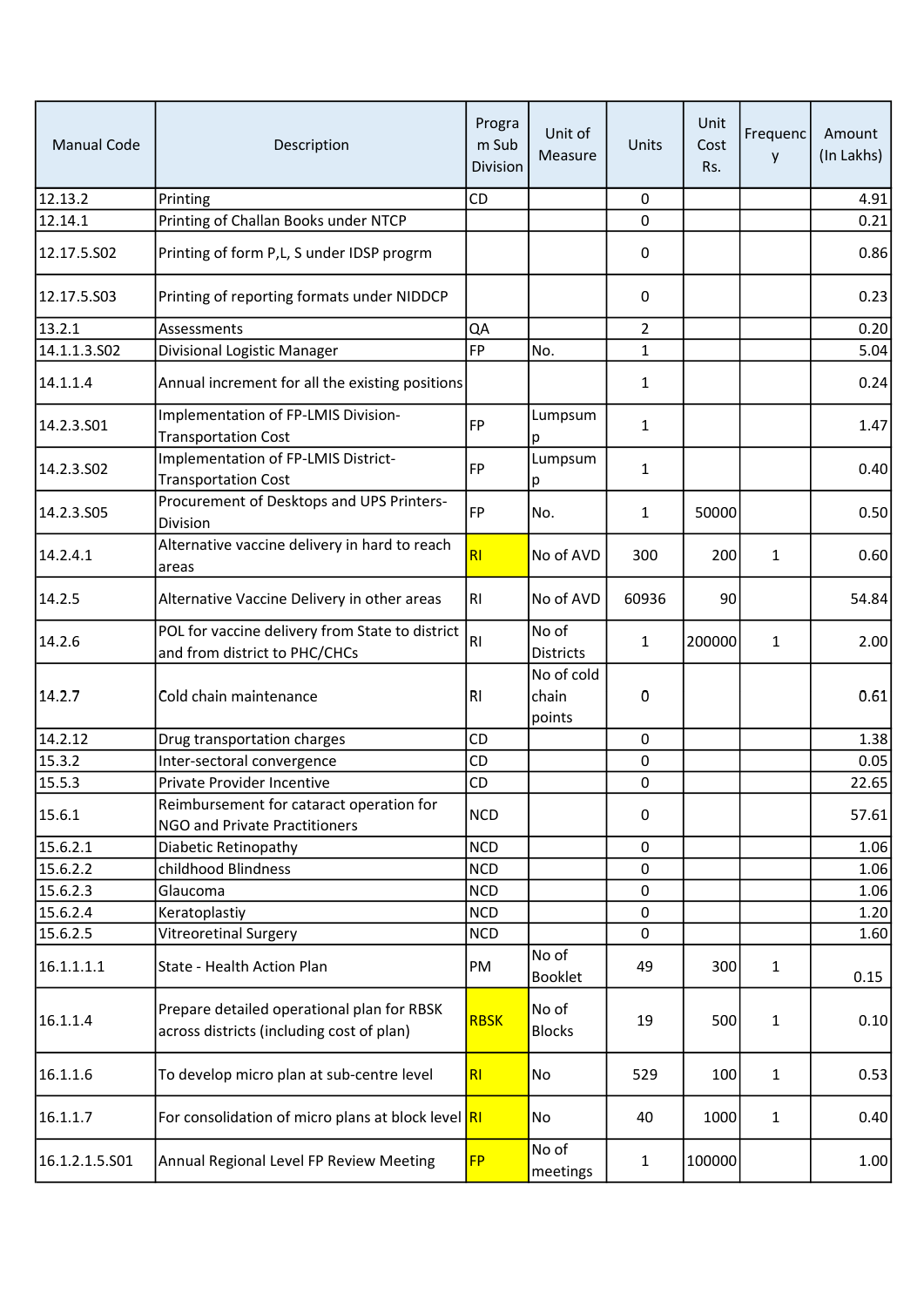| <b>Manual Code</b> | Description                                                                                                              | Progra<br>m Sub<br>Division | Unit of<br>Measure        | Units          | Unit<br>Cost<br>Rs. | Frequenc<br>y | Amount<br>(In Lakhs) |
|--------------------|--------------------------------------------------------------------------------------------------------------------------|-----------------------------|---------------------------|----------------|---------------------|---------------|----------------------|
| 16.1.2.1.6         | Review meetings/ workshops under RKSK                                                                                    | <b>RKSK</b>                 |                           | $\overline{2}$ |                     |               | 0.16                 |
| 16.1.2.1.7         | RBSK Convergence/Monitoring meetings                                                                                     | <b>RBSK</b>                 | No of<br>Meetings         | 3              | 500                 | 3             | 0.29                 |
| 16.1.2.1.14        | Quarterly review meetings exclusive for RI at<br>district level with Block MOs, CDPO, and<br>other stake holders         | R                           | No of<br>participant<br>S | 585            | 100                 | $\mathbf{1}$  | 0.59                 |
| 16.1.2.1.15        | Quarterly review meetings exclusive for RI at<br>block level                                                             | RI                          | No of<br>participant<br>s | 6007           | 75                  | $\mathbf{1}$  | 4.51                 |
| 16.1.2.1.16        | <b>IDSP Meetings</b>                                                                                                     |                             |                           | 0              |                     |               | 0.04                 |
| 16.1.2.1.17        | State Task Force, State Technical Advisory<br>Committee meeting, District coordination<br>meeting (Lymphatic Filariasis) |                             |                           | 0              |                     |               | 0.30                 |
| 16.1.2.1.21        | Medical Colleges (Any meetings)                                                                                          |                             |                           | 0              |                     |               | 0.20                 |
| 16.1.2.1.22        | Monthly meeting with the hospital staff                                                                                  |                             |                           | 0              |                     |               | 0.48                 |
| 16.1.2.1.28.501    | District Level MDR Review Meeting                                                                                        | MH                          | No of<br>meetings         | 6              | 3000                | 1             | 0.18                 |
| 16.1.2.1.28.502    | Divisional Level MDR Review Meeting                                                                                      | MH                          | No of<br>meetings         | 4              | 10000               | 1             | 0.40                 |
| 16.1.2.2.3         | State/ District Quality Assurance Unit<br>(Monitoring & Supervision)                                                     | QA                          | Vehicle                   | $\overline{2}$ |                     |               | 7.80                 |
| 16.1.2.2.5         | Monitoring, Evaluation & Supervision<br>(Malaria)                                                                        |                             |                           | 0              |                     |               | 2.13                 |
| 16.1.2.2.6         | Monitoring/supervision and Rapid response<br>(Dengue and Chikungunya)                                                    |                             |                           | 0              |                     |               | 1.98                 |
| 16.1.2.2.7         | Monitoring and supervision (JE/AE)                                                                                       |                             |                           | 0              |                     |               | 3.36                 |
| 16.1.2.2.8         | Monitoring & Supervision (Lymphatic<br>Filariasis)                                                                       |                             |                           | 0              |                     |               | 0.30                 |
| 16.1.2.2.9         | Monitoring & Evaluation (Kala Azar)                                                                                      |                             |                           | 0              |                     |               | 0.18                 |
| 16.1.2.2.12        | District NCD Cell                                                                                                        |                             |                           | 0              |                     |               | 1.13                 |
| 16.1.2.2.13        | <b>Supervision and Monitoring</b>                                                                                        |                             |                           | 0              |                     |               | 6.58                 |
| 16.1.2.2.14        | Monitoring Committee on Section 5                                                                                        |                             |                           | 0              |                     |               | 0.03                 |
| 16.1.2.2.16        | Monitoring and Surveillance (review<br>meetings, Travel) under NRCP                                                      |                             |                           | 0              |                     |               | 0.50                 |
| 16.1.3.1.1         | Mobility Support for SPMU/State                                                                                          |                             |                           | 0              |                     |               | 1.14                 |
| 16.1.3.1.4         | Mobility Costs for ASHA Resource<br>Centre/ASHA Mentoring Group (Kindly<br>Specify)                                      |                             |                           | 0              |                     |               | 3.50                 |
| 16.1.3.1.9         | Mobility support for Rapid Response Team                                                                                 |                             |                           | 0              |                     |               | 1.25                 |
| 16.1.3.1.13        | <b>Vehicle Operation (POL)</b>                                                                                           |                             |                           | 0              |                     |               | 4.06                 |
| 16.1.3.1.14        | Vehicle hiring                                                                                                           |                             |                           | 0              |                     |               | 4.56                 |
| 16.1.3.1.15        | <b>Tobacco Cessation Centre (TCC): Mobility</b><br>support                                                               |                             |                           | 0              |                     |               | 0.60                 |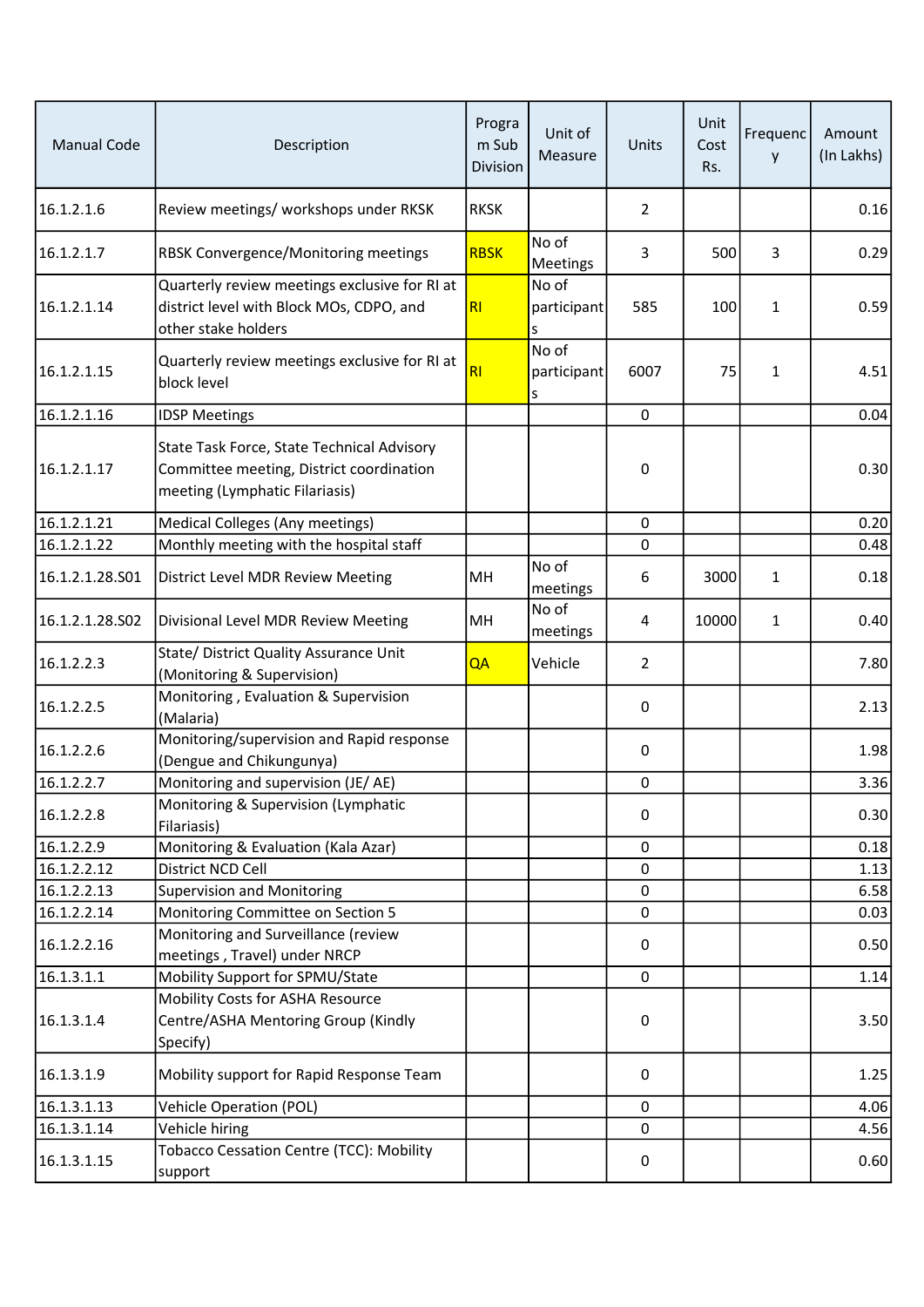| <b>Manual Code</b> | Description                                                                                                                                        | Progra<br>m Sub<br>Division | Unit of<br>Measure | Units       | Unit<br>Cost<br>Rs. | Frequenc<br>y | Amount<br>(In Lakhs) |
|--------------------|----------------------------------------------------------------------------------------------------------------------------------------------------|-----------------------------|--------------------|-------------|---------------------|---------------|----------------------|
| 16.1.3.2.1         | Zonal Entomological units                                                                                                                          |                             |                    | 0           |                     |               | 3.50                 |
| 16.1.3.3.1         | PM activities for World Population Day'<br>celebration (Only mobility cost): funds<br>earmarked for district level activities                      | <b>FP</b>                   | No of<br>events    | 1           | 20000               |               | 0.20                 |
| 16.1.3.3.2         | PM activities for Vasectomy Fortnight<br>celebration (Only mobility cost): funds<br>earmarked for district level activities                        | <b>FP</b>                   | No of<br>events    | 1           | 5000                |               | 0.05                 |
| 16.1.3.3.3         | Mobility Support for DPMU/District                                                                                                                 |                             |                    | 0           |                     |               | 11.88                |
| 16.1.3.3.5         | Mobility Costs for ASHA Resource<br>Centre/ASHA Mentoring Group (Kindly<br>Specify)                                                                |                             |                    | 1           |                     |               | 0.10                 |
| 16.1.3.3.7         | Mobility Support for supervision for district<br>level officers.                                                                                   | RI                          | <b>No</b>          | 0           |                     |               | 3.00                 |
| 16.1.3.3.8         | MOBILITY: Travel Cost, POL, etc. during<br>outbreak investigations and field visits for<br>monitoring programme activities at DSU on<br>need basis |                             |                    | 0           |                     |               | 3.00                 |
| 16.1.3.3.10        | Travel expenses - Contractual Staff at District<br>level                                                                                           |                             |                    | 0           |                     |               | 0.60                 |
| 16.1.3.3.11        | Mobility Support: District Cell                                                                                                                    |                             |                    | $\mathbf 0$ |                     |               | 1.33                 |
| 16.1.3.3.12        | Medical Colleges (All service delivery to be<br>budgeted under B.30)                                                                               |                             |                    | 0           |                     |               | 0.20                 |
| 16.1.3.3.13        | Miscellaneous/Travel                                                                                                                               |                             |                    | $\mathbf 0$ |                     |               | 3.60                 |
| 16.1.3.3.14        | <b>Enforcement Squads</b>                                                                                                                          |                             |                    | 0           |                     |               | 0.10                 |
| 16.1.3.3.15        | District Tobacco Control Cell (DTCC): Mobility<br>Support                                                                                          |                             |                    | 0           |                     |               | 1.56                 |
| 16.1.3.3.16        | District NCD Cell (TA, DA, POL)                                                                                                                    |                             |                    | 0           |                     |               | 0.66                 |
| 16.1.3.4.1         | PM activities for World Population Day'<br>celebration (Only mobility cost): funds<br>earmarked for block level activities                         | <b>FP</b>                   | No of<br>events    | 19          | 1000                |               | 0.19                 |
| 16.1.3.4.2         | PM activities for Vasectomy Fortnight<br>celebration (Only mobility cost): funds<br>earmarked for block level activities                           | <b>FP</b>                   | No of<br>events    | 19          | 1000                |               | 0.19                 |
| 16.1.3.4.3.501     | Mobility for Supportive Supervision At Block<br>Level-M&E                                                                                          | ME                          |                    | 0           |                     |               | 75.24                |
| 16.1.3.4.3.502     | Mobility Support & Commnication cost for<br><b>BCPM</b>                                                                                            | <b>CP</b>                   |                    | 0           |                     |               | 11.63                |
| 16.1.3.4.5.S01     | Communication Cost for HWC Staff                                                                                                                   | <b>CP</b>                   |                    | 0           |                     |               | 6.18                 |
| 16.1.3.5.1.S01     | TA/DA of HWC Staff                                                                                                                                 | CP                          |                    | 0           |                     |               | 6.18                 |
| 16.1.3.5.1.S02     | Travel expenses for regular staff under NLEP                                                                                                       | <b>CD</b>                   |                    | 0           |                     |               | 0.40                 |
| 16.1.4.1.1         | JSY Administrative Expenses                                                                                                                        | <b>MH</b>                   |                    | $\mathbf 0$ |                     |               | 34.72                |
| 16.1.4.1.5         | Office expenses on telephone, fax,<br>Broadband Expenses & Other Miscellaneous<br>Expenditures                                                     |                             |                    | 0           |                     |               | 0.60                 |
| 16.1.4.1.10        | <b>Office Operation (Miscellaneous)</b>                                                                                                            |                             |                    | $\mathbf 0$ |                     |               | 8.58                 |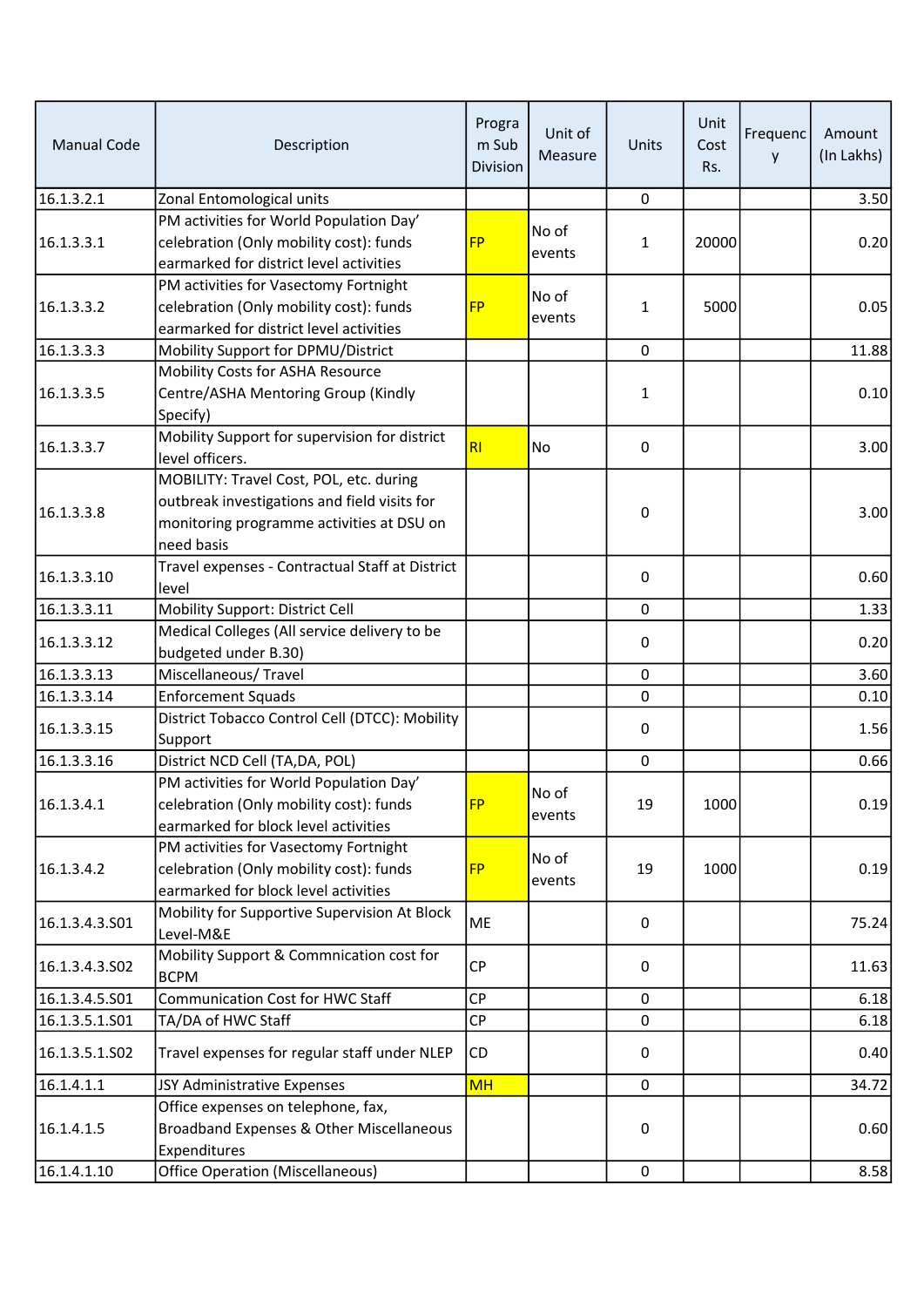| <b>Manual Code</b> | Description                                                                                                         | Progra<br>m Sub<br>Division | Unit of<br>Measure    | Units       | Unit<br>Cost<br>Rs. | Frequenc<br>y | Amount<br>(In Lakhs) |
|--------------------|---------------------------------------------------------------------------------------------------------------------|-----------------------------|-----------------------|-------------|---------------------|---------------|----------------------|
| 16.1.4.1.11        | Tobacco Cessation Centre (TCC): Office<br>Expenses                                                                  |                             |                       | 0           |                     |               | 0.50                 |
| 16.1.4.2.1         | District Quality Assurance Unit (Operational<br>cost)                                                               | QA                          |                       | 0           |                     |               | 8.52                 |
| 16.1.4.2.3         | contingency support                                                                                                 |                             |                       | 0           |                     |               | 3.06                 |
| 16.1.4.2.4         | Office operation & Maintenance - District Cell                                                                      |                             |                       | 0           |                     |               | 0.42                 |
| 16.1.4.2.5         | District Cell - Consumables                                                                                         |                             |                       | $\mathbf 0$ |                     |               | 0.42                 |
| 16.1.4.2.6         | Operational expenses of the district centre :<br>rent, telephone expenses, website etc.                             |                             |                       | 0           |                     |               | 0.10                 |
| 16.1.4.2.8         | District Tobacco Control Cell (DTCC):<br>Misc./Office Expenses                                                      |                             |                       | 0           |                     |               | 4.00                 |
| 16.1.4.2.9         | District NCD Cell (Contingency)                                                                                     |                             |                       | 0           |                     |               | 1.00                 |
| 16.1.4.3.1         | SNCU Data management (excluding HR)                                                                                 | <b>CH</b>                   | No of<br>SNCU         | 2           | 60000               | $\mathbf{1}$  | 1.20                 |
| 16.1.5.2.1         | Minor repairs and AMC of IT/office<br>equipment supplied under IDSP                                                 |                             |                       | 0           |                     |               | 0.10                 |
| 16.1.5.3.1         | PM activities under Micronutrient<br><b>Supplementation Programme</b>                                               |                             |                       | 0           |                     |               | 3.24                 |
| 16.1.5.3.3         | Concurrent Audit system                                                                                             |                             |                       | 0           |                     |               | 1.68                 |
| 16.1.5.3.11        | <b>District level Coordination Committee</b>                                                                        |                             |                       | 0           |                     |               | 0.02                 |
| 16.1.5.3.15.2      | District NCD Cell                                                                                                   |                             |                       | 0           |                     |               | 10.00                |
| 16.1.5.3.16.S04    | Divisional PMU Operational Cost                                                                                     | <b>HR</b>                   |                       | 0           |                     |               | 18.19                |
| 16.1.5.3.16.S05    | DPMU Operational Cost (inclusive of Rs.<br>10000/ district / month for RBSK DEIC<br>Manager TA DA)                  |                             |                       | 1           |                     |               | 13.11                |
| 16.1.5.3.16.S06    | <b>BPMU Oprational Cost</b>                                                                                         |                             |                       | 19          |                     |               | 37.71                |
| 16.1.5.3.16.S09    | <b>Oprational Cost for RBSK</b>                                                                                     | <b>RBSK</b>                 | No of DEIC<br>Manager | 0           | 10000               | $\mathbf{1}$  | 0.10                 |
| 16.1.5.3.16.S10    | Operational cost of RBSK-MHT                                                                                        | <b>RBSK</b>                 | No of<br>teams        | 0           | 1500                | $\mathbf{1}$  | 0.57                 |
| 16.1.5.3.16.S15    | Office & Administrative Expence for State &<br><b>District Rabies Program</b>                                       |                             |                       | 0           |                     |               | 0.08                 |
| 16.1.5.3.16.S18    | Office operational cost & other office<br>expences unedr NPCB                                                       | <b>NCD</b>                  |                       | 0           |                     |               | 0.93                 |
| 16.1.5.3.16.S22.0  | Annual Maint. & operation of WIC/WIF at<br>state and division level under RI                                        | R <sub>1</sub>              |                       | 0           |                     |               | 1.20                 |
| 16.1.5.3.16.S22.0  | Electrictity Bill of WIC/WIF at state and<br>division level under RI                                                | <b>RI</b>                   |                       | 0           |                     |               | 3.00                 |
| 16.1.5.3.16.S22.0  | Pol & Opex of DG set of Vaccine Storage at<br>state and division level under RI                                     | R <sub>1</sub>              |                       | 0           |                     |               | 2.00                 |
|                    | Pol & Opex of DG set of Vaccine Storage at<br>16.1.5.3.16.S22.0 District level & other Cold Chain Point under<br>RI | <b>RI</b>                   |                       | 0           |                     |               | 0.70                 |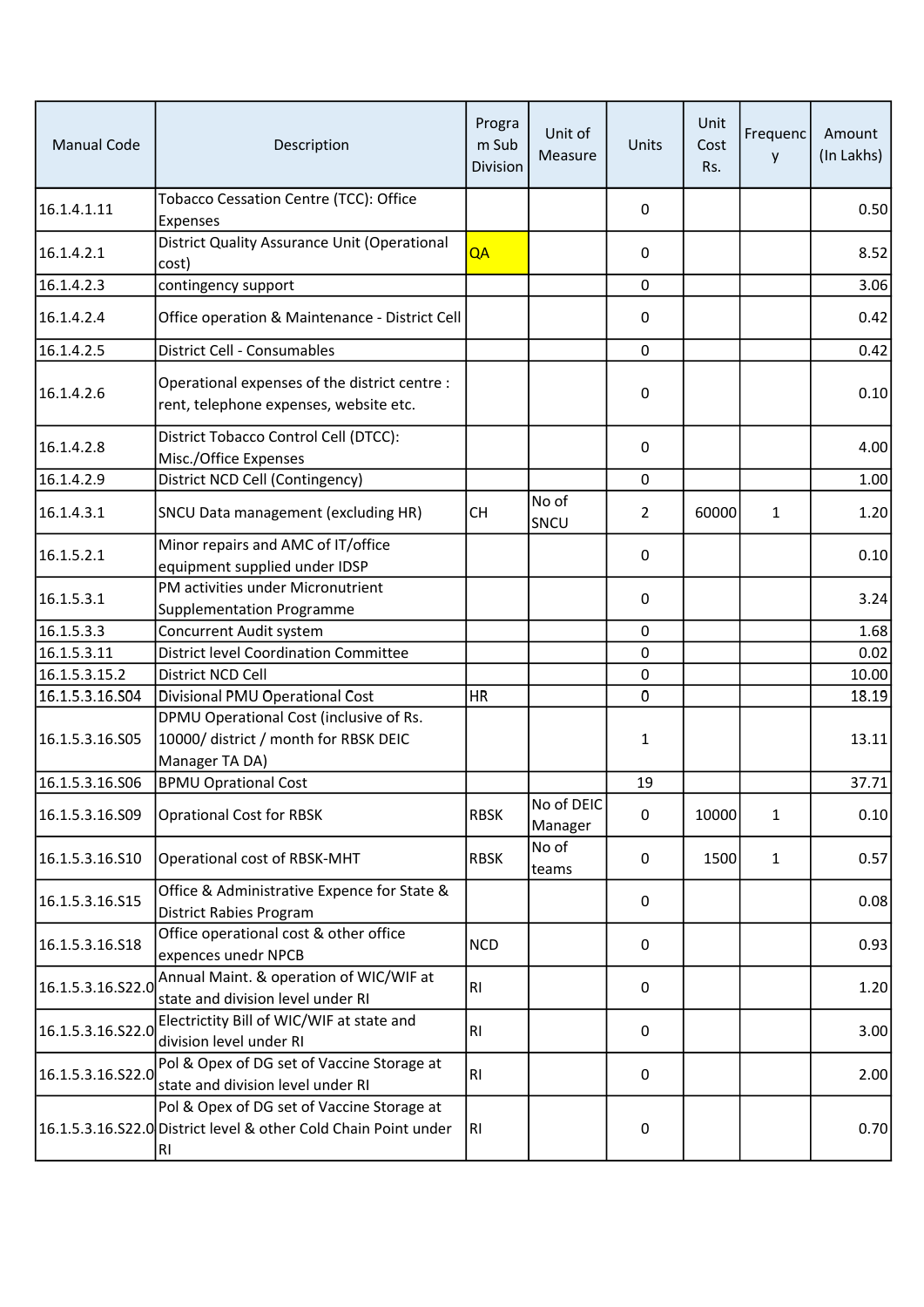| <b>Manual Code</b>               | Description                                                            | Progra<br>m Sub<br>Division | Unit of<br>Measure | Units             | Unit<br>Cost<br>Rs. | Frequenc<br>у | Amount<br>(In Lakhs) |
|----------------------------------|------------------------------------------------------------------------|-----------------------------|--------------------|-------------------|---------------------|---------------|----------------------|
| 16.2.1.S01                       | Divisional Data Assistant                                              | FP/<br><b>PNDT</b>          | No.                | $\mathbf{1}$      |                     |               | 3.20                 |
| 16.2.1.SO2                       | Data Entry Operator                                                    | FP/<br><b>PNDT</b>          | No.                | 1                 |                     |               | 2.27                 |
| 16.2.1.S08                       | District PNDT Co-Ordinator                                             | FP/<br><b>PNDT</b>          | No.                | 1                 |                     |               | 2.65                 |
| 16.2.2.SO2                       | Division Level Mobility Support for PNDT<br>Team                       | FP/<br>PNDT                 | Lumpsum            | 0                 | 10000               |               | 0.10                 |
| 16.3.2.501                       | Mobility Support for HMIS & MCTS Block<br>Level                        | <b>MIS</b>                  |                    | 0                 |                     |               | 0.68                 |
| 16.3.2.SO2                       | Mobility Support for HMIS & MCTS Division<br>Level                     | <b>MIS</b>                  |                    | 0                 |                     |               | 1.76                 |
| 16.3.3.501                       | Operational cost for HMIS & MCTS-AMC                                   | <b>MIS</b>                  |                    | 0                 |                     |               | 1.85                 |
| 16.3.3.SO2                       | Operational cost for HMIS & MCTS-Internet                              | <b>MIS</b>                  |                    | 0                 |                     |               | 2.82                 |
| 16.3.3.503                       | Operational cost for HMIS & MCTS-Office<br>Expenditure                 | <b>MIS</b>                  |                    | 0                 |                     |               | 3.96                 |
| 16.3.3.S04                       | Operational cost for HMIS & MCTS-Recurring<br>Charges for ANMOL Tablet | <b>MIS</b>                  |                    | 606               |                     |               | 21.82                |
| 16.4.1.1.S06                     | Divisional Project Manager                                             | PM                          |                    | $\mathbf{1}$      |                     |               | 11.70                |
| 16.4.1.1.S07                     | <b>Divisional Accounts Manager</b>                                     | PM                          |                    | $\mathbf{1}$      |                     |               | 8.74                 |
| 16.4.1.1.S08                     | Office Assistant-Div PMU                                               | PM                          |                    | 1                 |                     |               | 3.15                 |
| 16.4.1.1.S09                     | Chowkidar Cum Peon-Div PMU                                             | PM                          |                    | 0                 |                     |               | 2.83                 |
| 16.4.1.1.S10                     | Driver- Div PMU                                                        | PM                          |                    | $\mathbf 1$       |                     |               | 3.15                 |
| 16.4.1.3.5.S05                   | <b>Regional Coordinator CP</b>                                         | PM                          |                    | 0                 |                     |               | 4.20                 |
| 16.4.1.3.6.S04                   | M&E Officer                                                            | PM                          |                    | $\mathbf{1}$      |                     |               | 1.00                 |
| 16.4.2.1.1.S01                   | District Programme Manager                                             | PM                          |                    | 1                 |                     |               | 6.39                 |
| 16.4.2.1.1.502                   | <b>District Community Process Manager</b>                              | PM                          |                    | 1                 |                     |               | 5.23                 |
| 16.4.2.1.1.504                   | <b>District Accounts Manager</b>                                       | PM                          |                    | 1                 |                     |               | 5.36                 |
| 16.4.2.1.1.S05                   | District Data Cum Account Assistant                                    | PM                          |                    | $\mathbf{1}$      |                     |               | 3.61                 |
| 16.4.2.1.1.S06                   | DEIC manager                                                           | <b>RBSK</b>                 |                    | 1                 |                     |               | 5.27                 |
| 16.4.2.1.1.S09                   | <b>Support Staff</b>                                                   | PM                          |                    | 1                 |                     |               | 1.76                 |
| 16.4.2.1.2.S02                   | District Consultant(MH)                                                | MH                          |                    | $\mathbf{1}$      |                     |               | 4.94                 |
| 16.4.2.1.2.S03                   | Division Consultant Quality Assurance                                  | QA                          |                    | $\mathbf{1}$      |                     |               | 7.19                 |
| 16.4.2.1.2.504<br>16.4.2.1.2.S05 | <b>District Hospital Quality Manager</b>                               | QA                          |                    | $\overline{2}$    |                     |               | 10.22                |
| 16.4.2.1.5.S01                   | <b>District Consultant Quality Assurance</b><br>M & E Officer          | QA                          |                    | $\mathbf{1}$<br>0 |                     |               | 6.09<br>5.95         |
| 16.4.2.1.5.S02                   | M & E Assistant                                                        |                             |                    | 0                 |                     |               | 2.50                 |
| 16.4.2.1.7.S01                   | <b>Accountant District Hospital</b>                                    | <b>FD</b>                   |                    | $\mathbf 1$       |                     |               | 2.95                 |
| 16.4.2.1.8.S01                   | Programme cum Admin. Asst.                                             | QA                          |                    | $\overline{2}$    |                     |               | 4.32                 |
| 16.4.2.2.2.S01                   | District Epidemiologist-CD-IDSP                                        | CD                          |                    | 0                 |                     |               | 9.30                 |
| 16.4.2.2.2.S02                   | District Leprosy Consultant-CD-NLEP                                    | CD                          |                    | 0                 |                     |               | 5.80                 |
| 16.4.2.2.2.S04                   | District AES/JE Consultant                                             | CD                          |                    | 0                 |                     |               | 6.39                 |
| 16.4.2.2.2.S05                   | District VBD Consultant                                                | CD                          |                    | 0                 |                     |               | 5.12                 |
| 16.4.2.2.3.S01                   | Programme Assistants/District Technical<br>Assitant-CD-NVBDCP-AES/JE   | CD                          |                    | 0                 |                     |               | 0.34                 |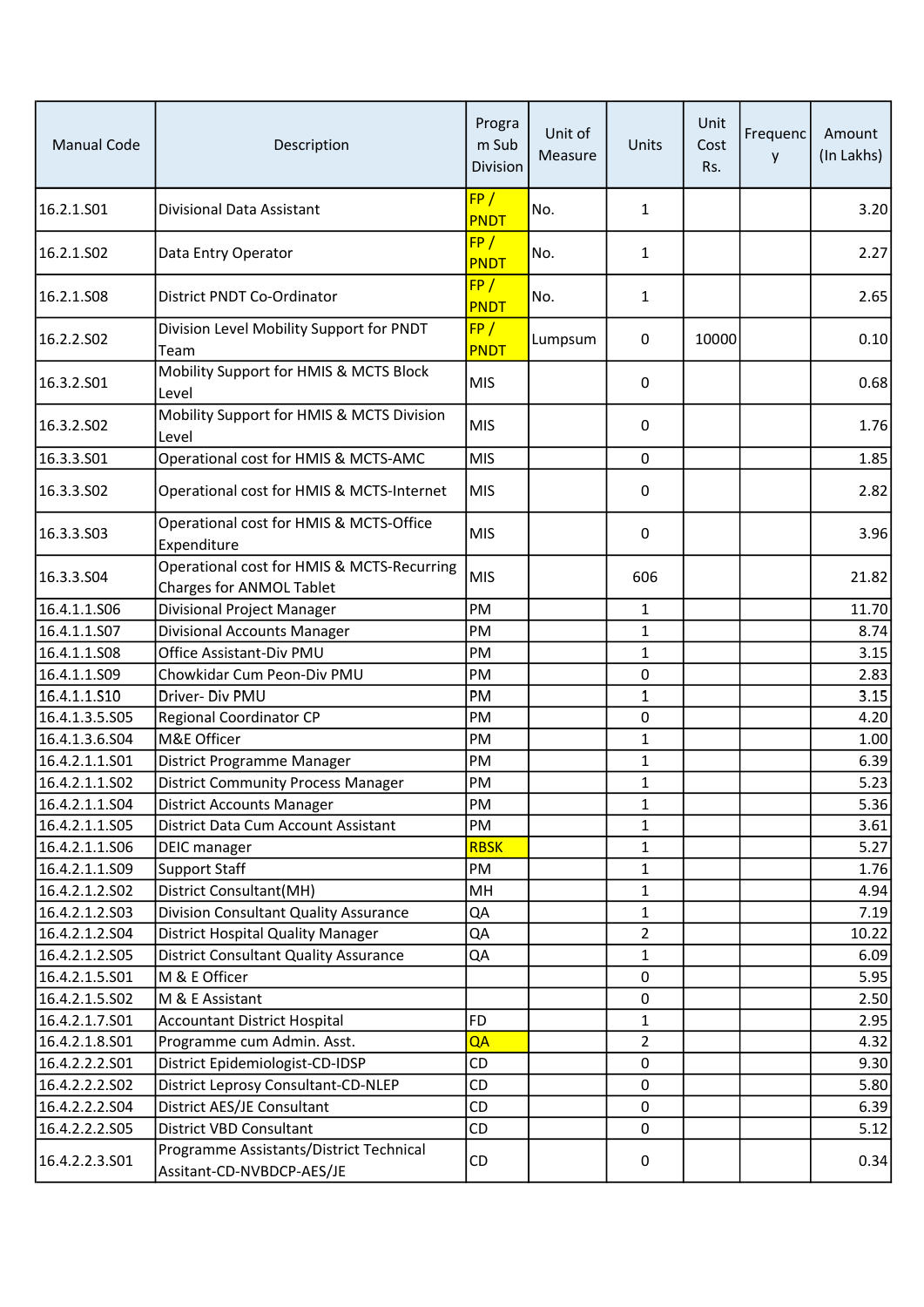| <b>Manual Code</b> | Description                                                           | Progra<br>m Sub<br>Division | Unit of<br>Measure      | Units          | Unit<br>Cost<br>Rs. | Frequenc<br>y | Amount<br>(In Lakhs) |
|--------------------|-----------------------------------------------------------------------|-----------------------------|-------------------------|----------------|---------------------|---------------|----------------------|
| 16.4.2.2.4.S01     | <b>Sr PMDT-TB HIV Coodinators</b>                                     | CD                          |                         | 0              |                     |               | 8.73                 |
| 16.4.2.2.4.502     | PPM Coordinator                                                       | CD                          |                         | 0              |                     |               | 8.74                 |
| 16.4.2.2.4.503     | District Programme Coordinator                                        | CD                          |                         | 0              |                     |               | 5.33                 |
| 16.4.2.2.5.S01     | District Data Manager-CD-IDSP                                         | CD                          |                         | 0              |                     |               | 3.73                 |
| 16.4.2.2.5.S02     | <b>Statistical Asst. DRTB Centre</b>                                  | CD                          |                         | 0              |                     |               | 4.45                 |
| 16.4.2.2.6.501     | Senior Treatment Supervisor(STS)                                      | CD                          |                         | 0              |                     |               | 107.93               |
| 16.4.2.2.6.503     | Senior TB Lab Supervisor(STLS)                                        | CD                          |                         | 0              |                     |               | 45.42                |
| 16.4.2.2.7.501     | Accountant- Full time                                                 | CD                          |                         | 0              |                     |               | 3.65                 |
| 16.4.3.1.1.S01     | <b>Block Programme Manager</b>                                        | PM                          |                         | 19             |                     |               | 73.11                |
| 16.4.3.1.1.S02     | <b>Block Account Manager</b>                                          |                             |                         | 19             |                     |               | 60.41                |
| 16.4.3.1.1.503     | <b>Block Community Process Manager</b>                                |                             |                         | 0              |                     |               | 48.83                |
| 16.4.3.1.9.503     | Data Entry Operator-HR                                                |                             |                         | $\overline{2}$ |                     |               | 4.94                 |
| 16.4.3.1.9.504     | Data Entry Operator-MCTS OPR 820 MIS                                  | <b>MIS</b>                  |                         | 19             |                     |               | 46.75                |
| 16.4.3.1.9.S05     | Data Entry Operator-MIS Outsource                                     | <b>MIS</b>                  |                         |                |                     |               | 2.13                 |
| 16.4.3.1.9.S07     | Data Entry Operator-RI                                                | RI                          |                         | 0              |                     |               | 2.26                 |
| 16.4.3.1.9.S08     | Data Entry Operator-RNTCP                                             | PM                          |                         | 0              |                     |               | 9.64                 |
| 16.4.3.1.9.511     | Data Entry Operator- CD-IDSP                                          | CD                          |                         | 0              |                     |               | 4.61                 |
| 16.4.3.1.9.513     | Data Entry Operator-NBCP-District                                     | <b>NCD</b>                  |                         | 0              |                     |               | 1.45                 |
| 16.4.3.1.9.S18     | Data Entry Operator -CD-AES/JE                                        | CD                          |                         | 0              |                     |               | 1.74                 |
| 16.4.3.1.11.S01    | Training Coordinators at Medical Collage                              | <b>CH</b>                   |                         | 1              |                     |               | 1.19                 |
| 17.2.1             | Telemedicine/ teleconsultation facility under<br>Ayushman Bharat H&WC |                             |                         | 0              |                     |               | 68.40                |
| 17.4               | E-rakt kosh- refer to strengthening of blood<br>services guidelines   | <b>BLOOD</b><br><b>CELL</b> | No of<br>Facility       | 0              | 1000                | 12            | 0.24                 |
| 17.8.S05           | Internet Cost to ASHA & AF at HWC                                     |                             |                         | 0              |                     |               | 8.74                 |
| 18.12              | <b>Expantion of NRC Units</b>                                         | <b>CH</b>                   | No of New<br><b>NRC</b> | 1              | 200000              | $\mathbf{1}$  | 2.00                 |
| 18.16              | <b>Strengthening of CAC Training Centers</b>                          | FP/CAC                      | No of<br>centres        | 1              | 50000               |               | 0.50                 |
| 18.17              | Counseling training for Service Provider                              | <b>FP</b>                   | No of<br><b>Batches</b> | 1              | 49540               |               | 0.50                 |
| 18.18              | Strengthening of Eco Platform                                         | <b>NCD</b>                  |                         | 0              |                     |               | 3.32                 |
| 18.23              | NBSU & NBCC Register                                                  | <b>CH</b>                   | No of<br>register       | 33             | 350                 | $\mathbf{1}$  | 0.12                 |
| 18.29              | <b>Uniform Case Sheet of Pediatrics</b>                               | CH                          | No of<br>format         | 9396           | 14                  | $\mathbf{1}$  | 1.32                 |
| U.1.3.1            | Operational Expenses of UPHCs (excluding<br>rent)                     | <b>NUHM</b>                 | No.'s                   | 23             | 8000                | 12            | 22.08                |
| U.1.3.3            | <b>Operational Expenses of Health Kiosks</b>                          | <b>NUHM</b>                 | No.'s                   | 5              | 5000                | 12            | 3.00                 |
| U.2.1.2.S01        | Vehicle for RBSK Urban                                                | <b>RBSK</b>                 | No of<br>Vehicles       | 3              | 33000               | 6             | 5.94                 |
| U.2.2.1            | Mobility support for ANM/LHV                                          | <b>NUHM</b>                 | No.'s                   | 77             | 500                 | 12            | 4.62                 |
| U.2.3.1            | <b>UHNDs</b>                                                          | <b>NUHM</b>                 | No.'s                   | 77             | 1000                | 12            | 9.24                 |
| U.2.3.2            | Special outreach camps in slums/ vulnerable<br>areas                  | <b>NUHM</b>                 | No.'s                   | 23             | 3250                | 12            | 8.97                 |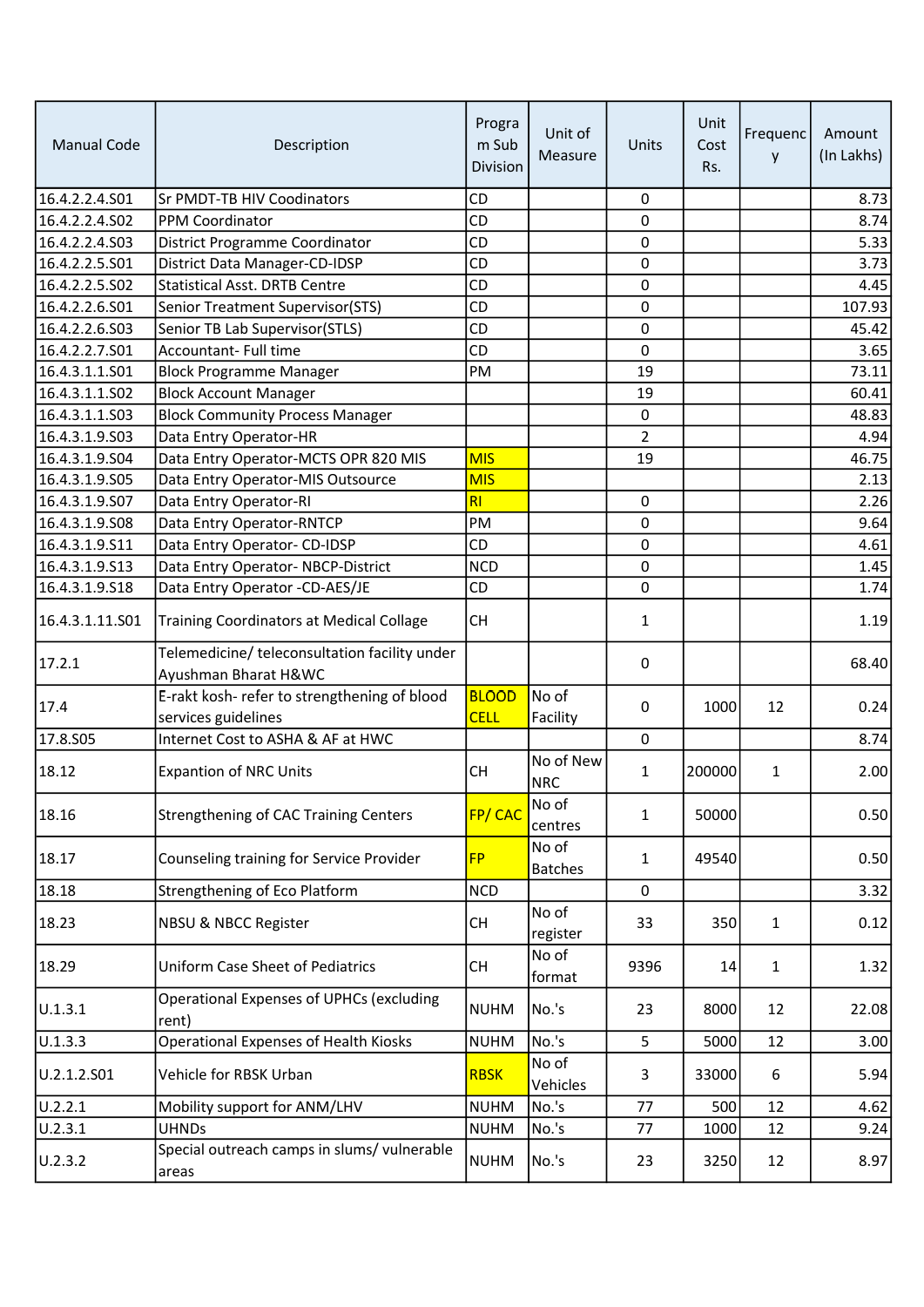| <b>Manual Code</b> | Description                                                                      | Progra<br>m Sub<br>Division | Unit of<br>Measure | Units          | Unit<br>Cost<br>Rs. | Frequenc<br>y | Amount<br>(In Lakhs) |
|--------------------|----------------------------------------------------------------------------------|-----------------------------|--------------------|----------------|---------------------|---------------|----------------------|
| 0.3.1.1.1          | Incentives for routine activities                                                | <b>NUHM</b>                 |                    | 338            |                     |               | 80.58                |
| U.3.1.1.2          | ASHA incentives for Ayushman Bharat Health<br>& Wellness Centres (H&WC)          | <b>NUHM</b>                 |                    | 310            |                     |               | 36.54                |
| U.3.1.1.3.S01      | Incentive for Health Promotion Day for ASHAs NUHM                                |                             | No.'s              | 308            | 200                 | 12            | 7.39                 |
| U.3.1.1.4          | ASHA Incentive for JSY & Awards for best<br>Performing Urban ASHA                | <b>NUHM</b>                 |                    | 4376           |                     |               | 13.29                |
| U.3.1.2.S02        | ASHA HBNC Module 6 & 7 Training                                                  | <b>NUHM</b>                 | No.'s              | 10             | 88200               | $\mathbf{1}$  | 8.82                 |
| U.3.1.3.1          | Other Non-Monetary Incentives Costs (badge<br>uniform, ID, etc.)                 | <b>NUHM</b>                 | No.'s              | 338            | 500                 | 1             | 1.69                 |
| U.4.1.1.1          | Untied grants to UPHCs Government Building                                       | <b>NUHM</b>                 | No.'s              | $\mathbf{1}$   | 175000              | 1             | 1.75                 |
| U.4.1.1.2          | Untied grants to UPHCs Rented Building                                           | <b>NUHM</b>                 | No.'s              | 22             | 100000              | $\mathbf{1}$  | 22.00                |
| U.4.1.4            | Untied grants to MAS                                                             | <b>NUHM</b>                 | No.'s              | 308            | 5000                | $\mathbf{1}$  | 15.40                |
| U.5.1.4.1          | Rent for UPHC                                                                    | <b>NUHM</b>                 | No.'s              | 22             | 17325               | 12            | 45.74                |
| U.5.3.1            | Infrastructure strengthening of UPHC to<br>H&WC                                  | <b>NUHM</b>                 | No.'s              | $\overline{2}$ | 100000              | 1             | 2.00                 |
| U.6.2.1.1          | Procurement of drugs for AB-H&WCs                                                | <b>NUHM</b>                 | No.'s              | 22             | 130000              | $\mathbf{1}$  | 28.60                |
| U.6.2.1.2          | Procurement of drugs for facilities other than<br>AB-HWCs                        | <b>NUHM</b>                 | No.'s              | $\mathbf{1}$   | 130000              | 1             | 1.30                 |
| U.6.2.2.1          | <b>ASHA Drug Kits</b>                                                            | <b>NUHM</b>                 | No.'s              | 30             | 750                 | $\mathbf{1}$  | 0.23                 |
| U.6.5.1            | Tablets/ software for IT support of Ayushman<br>Bharat H&WC                      | <b>NUHM</b>                 |                    | 24             |                     |               | 3.20                 |
| U.6.5.2.S01        | Procurment of Medicine RBSK                                                      | <b>RBSK</b>                 | No of<br>teams     | 3              | 5000                | $\mathbf{1}$  | 0.15                 |
| U.6.5.2.S02        | Procurment of Equipments RBSK                                                    | <b>RBSK</b>                 | No of<br>teams     | 3              | 15000               | 1             | 0.45                 |
| U.8.1.1.1          | ANMs/LHVs UPHC                                                                   | <b>NUHM</b>                 |                    | 62             |                     |               | 129.61               |
| U.8.1.2.1          | Staff nurse UPHC                                                                 | <b>NUHM</b>                 |                    | 40             |                     |               | 116.94               |
| U.8.1.3.1          | Lab Technicians UPHC                                                             | <b>NUHM</b>                 |                    | 23             |                     |               | 55.11                |
| U.8.1.4.1          | <b>Pharmacists UPHC</b>                                                          | <b>NUHM</b>                 |                    | 23             |                     |               | 70.02                |
| 0.8.1.8.1.1        | MO at UPHC Full-time                                                             | <b>NUHM</b>                 |                    | 8              |                     |               | 57.54                |
| U.8.1.10.1         | Other Support staff                                                              | <b>NUHM</b>                 |                    | 53             |                     |               | 95.57                |
| U.8.1.10.2         | DEO cum Accountant                                                               | <b>NUHM</b>                 |                    | 4              |                     |               | 9.00                 |
| U.9.5.7.3          | Multi-skilling of FHW for H&WC                                                   |                             | No.'s              | 1              | 88005               | $\mathbf{1}$  | 0.88                 |
| U.12.1             | Printing activities                                                              | <b>NUHM</b>                 |                    | 366            |                     |               | 1.17                 |
| U.12.2             | Printing activities for H&WC                                                     | <b>NUHM</b>                 |                    | 620            |                     |               | 15.50                |
| U.16.1.3.2         | Mobility support for SPMU                                                        | <b>NUHM</b>                 | No.'s              | $\mathbf{1}$   | 33000               | 12            | 3.96                 |
| U.16.1.3.3         | Mobility support for DPMU                                                        | <b>NUHM</b>                 |                    | $\mathbf{1}$   |                     |               | 3.96                 |
| U.16.1.3.4         | Mobility support for CPMU                                                        | <b>NUHM</b>                 |                    | 6              |                     |               | 1.68                 |
| U.16.1.4.2         | Administrative expenses (including Review<br>meetings, workshops, etc.) for SPMU | <b>NUHM</b>                 | No.'s              | $\mathbf 1$    | 15000               | 12            | 1.80                 |
|                    | Administrative expenses (including Review                                        |                             |                    | $\mathbf{1}$   |                     |               |                      |
| U.16.1.4.3         | meetings, workshops, etc.) for DPMU                                              | <b>NUHM</b>                 |                    |                |                     |               | 2.40                 |